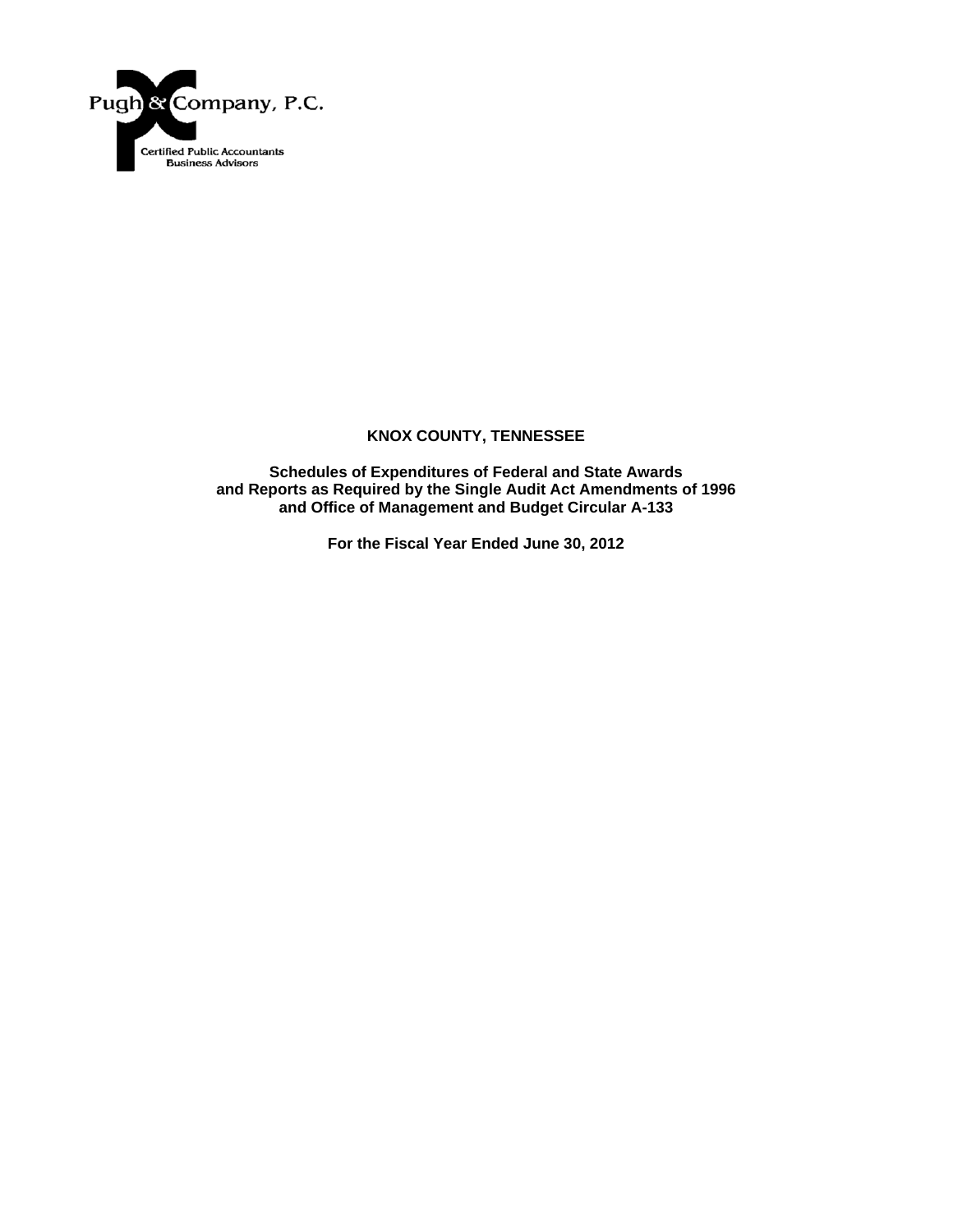# **TABLE OF CONTENTS**

| Page   |
|--------|
| Number |

| Report on Internal Control Over Financial Reporting and on Compliance and<br>Other Matters Based on an Audit of Financial Statements Performed in       |  |
|---------------------------------------------------------------------------------------------------------------------------------------------------------|--|
| Report on Compliance With Requirements that Could Have a Direct and Material<br>Effect on Each Major Program and on Internal Control Over Compliance in |  |
|                                                                                                                                                         |  |
|                                                                                                                                                         |  |
| Notes to Schedules of Expenditures of Federal and State Awards for the Year Ended June 30, 2012  18-19                                                  |  |
|                                                                                                                                                         |  |
|                                                                                                                                                         |  |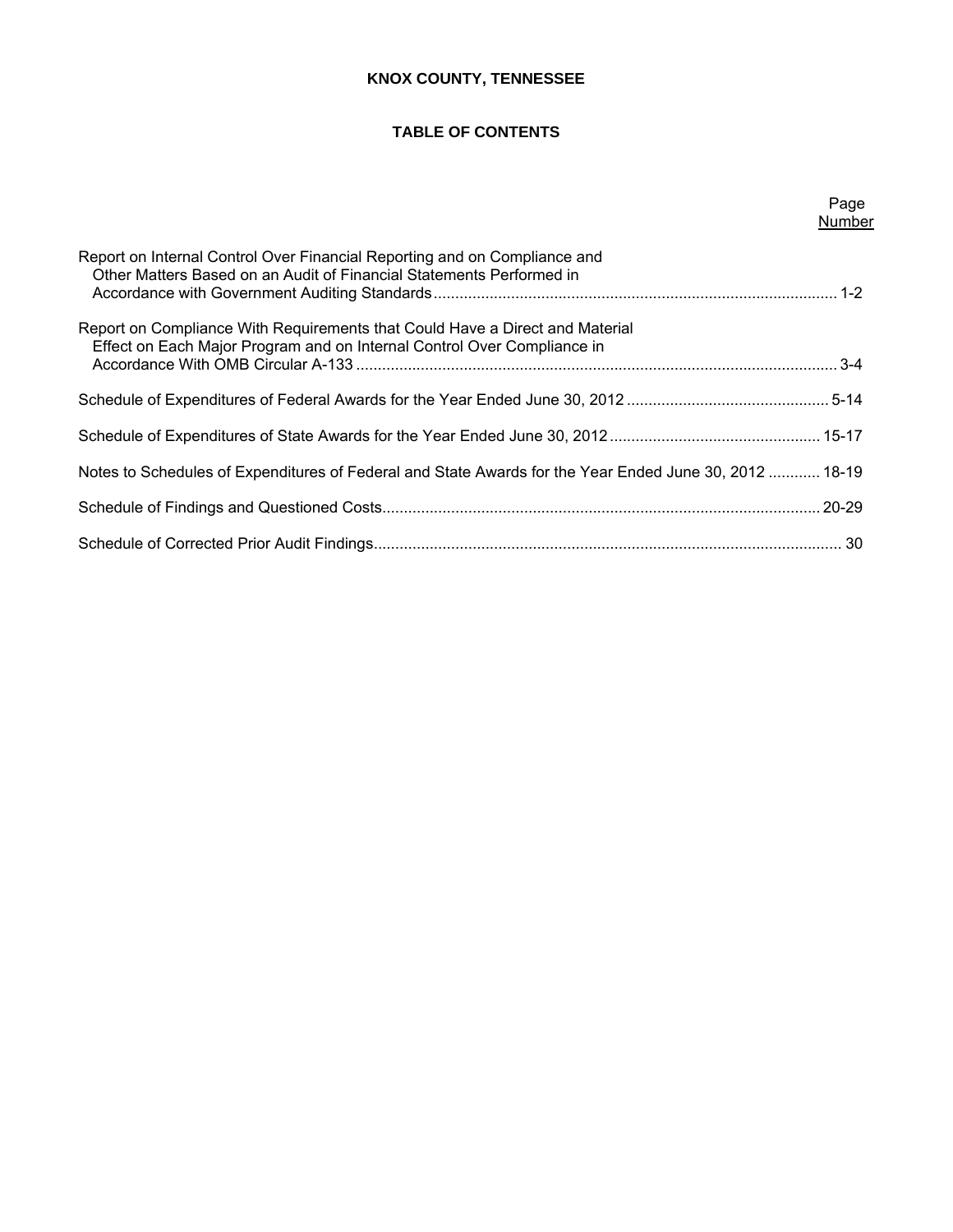

TELEPHONE 865-483-5634

P.O. BOX 31409 KNOXVILLE, TENNESSEE 37930-1409 TOLL FREE 800-332-7021

## REPORT ON INTERNAL CONTROL OVER FINANCIAL REPORTING AND ON COMPLIANCE AND OTHER MATTERS BASED ON AN AUDIT OF FINANCIAL STATEMENTS PERFORMED IN ACCORDANCE WITH *GOVERNMENT AUDITING STANDARDS*

Honorable Mayor and County Commissioners of Knox County, Tennessee Knoxville, Tennessee

We have audited the financial statements of the governmental activities, the business-type activities, the discretely presented component units, each major fund, and the aggregate remaining fund information of Knox County, Tennessee (the County), as of and for the year ended June 30, 2012, which collectively comprise the County's basic financial statements and have issued our report thereon dated December 14, 2012. We conducted our audit in accordance with auditing standards generally accepted in the United States of America and the standards applicable to financial audits contained in *Government Auditing Standards*, issued by the Comptroller General of the United States.

## Internal Control Over Financial Reporting

Management of the County is responsible for establishing and maintaining effective internal control financial reporting. In planning and performing our audit, we considered the County's internal control over financial reporting as a basis for designing our auditing procedures for the purpose of expressing our opinion on the financial statements, but not for the purpose of expressing an opinion on the effectiveness of the County's internal control over financial reporting. Accordingly, we do not express an opinion on the effectiveness of the County's internal control over financial reporting.

Our consideration of internal control over financial reporting was for the limited purpose described in the preceding paragraph and was not designed to identify all deficiencies in internal control over financial reporting that might be significant deficiencies or material weaknesses and therefore, there can be no assurance that all deficiencies, significant deficiencies, or material weaknesses have been identified. However, as described in the accompanying schedule of findings and questioned costs, we identified certain deficiencies in internal control over financial reporting that we consider to be material weaknesses and other deficiencies that we consider to be significant deficiencies.

A *deficiency in internal control* exists when the design or operation of a control does not allow management or employees, in the normal course of performing their assigned functions, to prevent, or detect and correct misstatements on a timely basis. A *material weakness* is a deficiency, or combination of deficiencies, in internal control, such that there is a reasonable possibility that a material misstatement of the County's financial statements will not be prevented, or detected and corrected on a timely basis. We consider the deficiencies referenced as 2011-1 and 2012-1 in the accompanying schedule of findings and questioned costs to be material weaknesses.

1



An Independently Owned Membe **MCGLADREY ALLIANCE** 

McGladrey

**TSCPA Members of the Tennessee Society Of Certified Public Accountants**

McGladrey Alliance is a premier affiliation of independent accounting and consulting firms. McGladrey Alliance member firms maintain their name, autonomy and independence and are responsible for their own client fee arrangements, delivery of services and maintenance of client relationships. McGladrey Alliance is a business of McGladrey LLP which operates under the McGladrey brand as the fifth largest U.S. provider of assurance, tax and consulting services. McGladrey, the McGladrey logo and the McGladrey Alliance signatures are used under license by McGladrey LLP.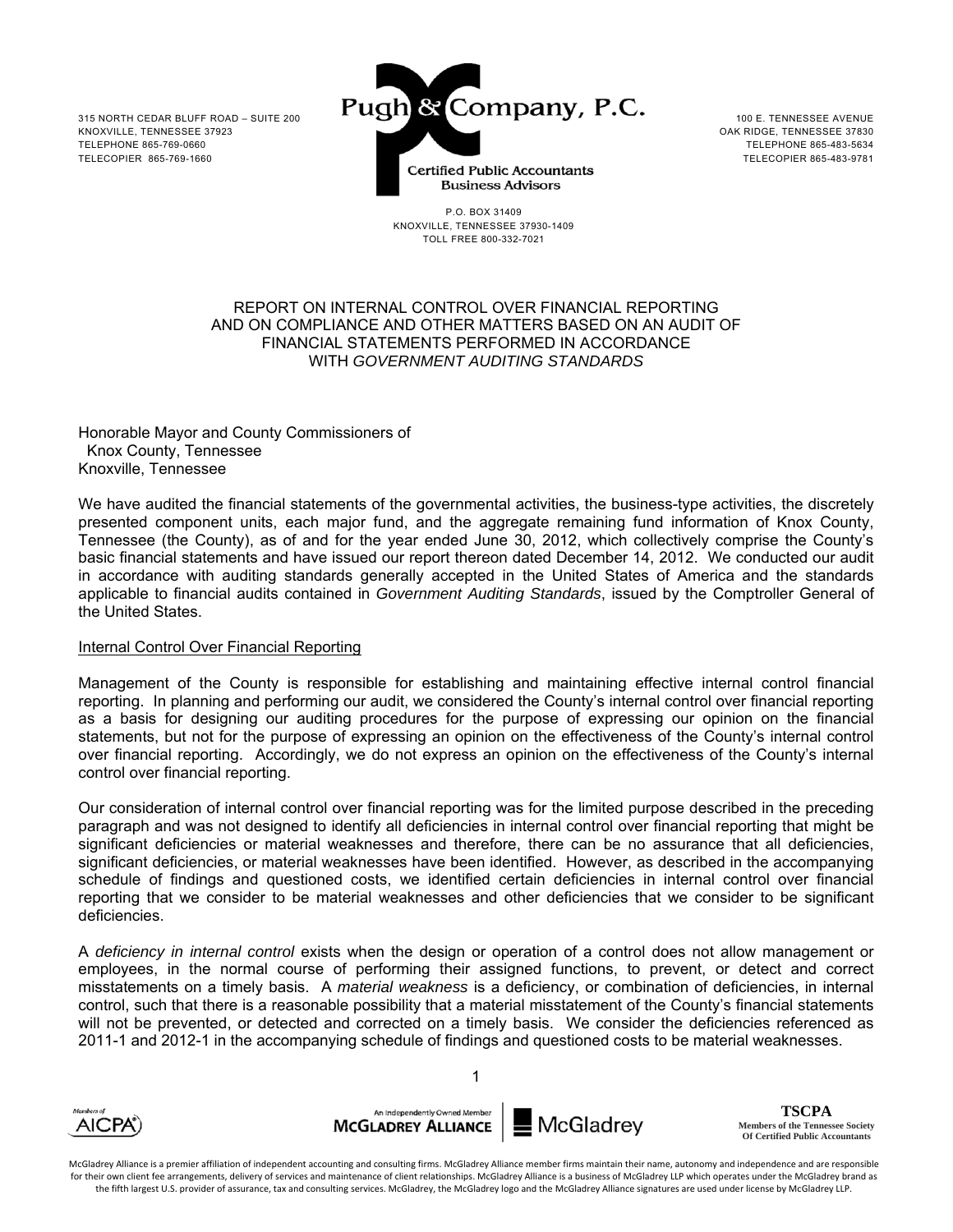A significant deficiency is a deficiency or a combination of deficiencies in internal control that is less severe than a material weakness, yet important enough to merit attention by those charged with governance. We consider the deficiencies referenced as 2012-2 and 2012-3 in the accompanying schedule of findings and questioned costs to be significant deficiencies.

#### Compliance and Other Matters

As part of obtaining reasonable assurance about whether the County's financial statements are free of material misstatement, we performed tests of its compliance with certain provisions of laws, regulations, contracts, and grant agreements, noncompliance with which could have a direct and material effect on the determination of financial statement amounts. However, providing an opinion on compliance with those provisions was not an objective of our audit and, accordingly, we do not express such an opinion. The results of our tests disclosed no instances of noncompliance or other matters that are required to be reported under *Government Auditing Standards*.

Management's responses to the findings identified in our audit are described in the accompanying schedule of findings and questioned costs. We did not audit management's responses and, accordingly, we express no opinion on them.

This report is intended solely for the information and use of management, County Commissioners and various governmental agencies and is not intended to be and should not be used by anyone other than these specified parties.

 *Pugh* &*Company, P.C.*

 Certified Public Accountants Knoxville, Tennessee December 14, 2012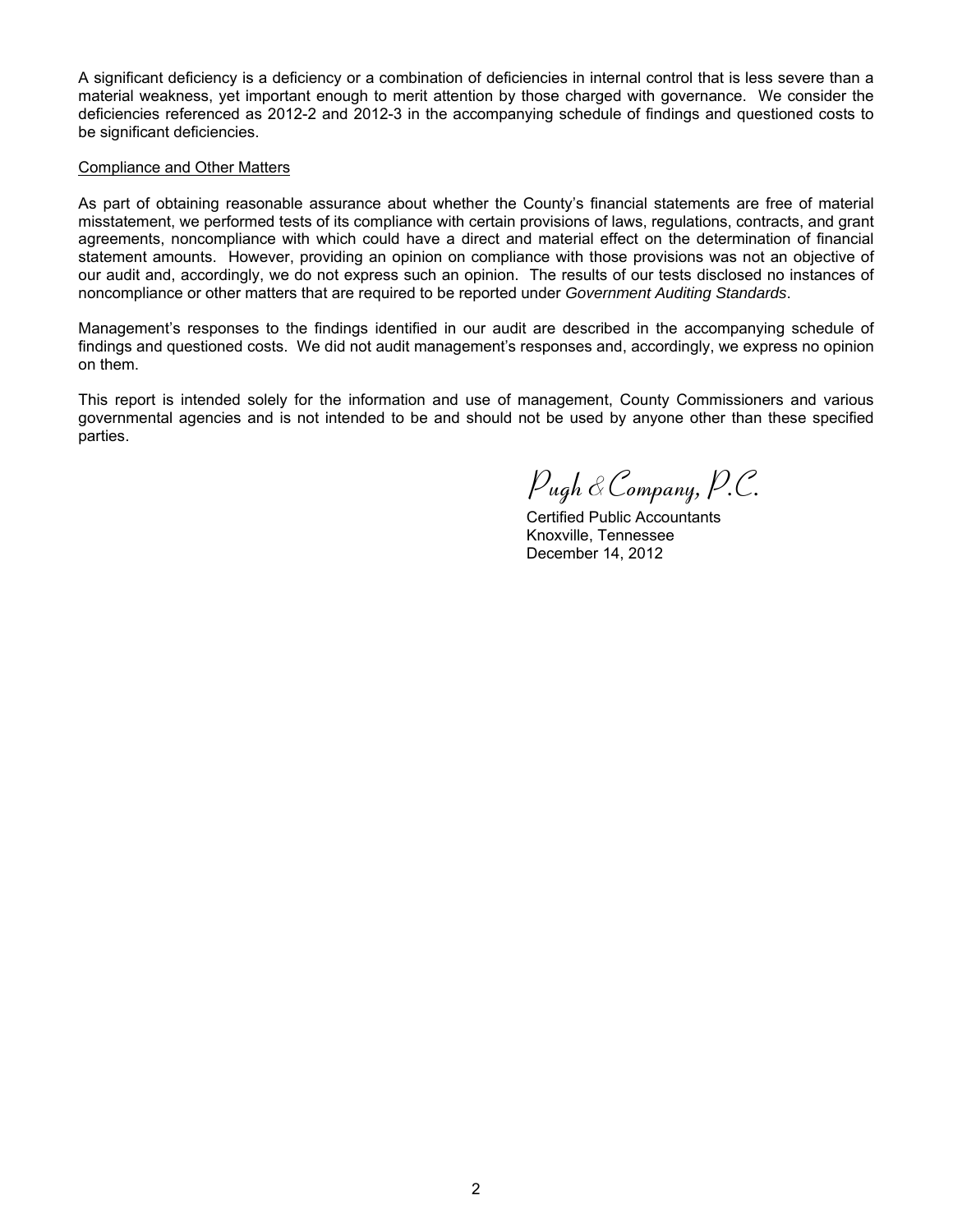

P.O. BOX 31409 KNOXVILLE, TENNESSEE 37930-1409 TOLL FREE 800-332-7021

TELEPHONE 865-483-5634

#### REPORT ON COMPLIANCE WITH REQUIREMENTS THAT COULD HAVE A DIRECT AND MATERIAL EFFECT ON EACH MAJOR PROGRAM AND ON INTERNAL CONTROL OVER COMPLIANCE IN ACCORDANCE WITH OMB CIRCULAR A-133

Honorable Mayor and County Commissioners of Knox County, Tennessee Knoxville, Tennessee

## **Compliance**

We have audited Knox County, Tennessee's (the County) compliance with the types of compliance requirements described in the *OMB Circular A-133 Compliance Supplement* that could have a direct and material effect on each of the County's major federal programs for the year ended June 30, 2012. The County's major federal programs are identified in the summary of auditor's results section of the accompanying schedule of findings and questioned costs. Compliance with the requirements of laws, regulations, contracts, and grants applicable to each of its major federal programs is the responsibility of the County's management. Our responsibility is to express an opinion on the County's compliance based on our audit.

We conducted our audit of compliance in accordance with auditing standards generally accepted in the United States of America; the standards applicable to financial audits contained in *Government Auditing Standards*, issued by the Comptroller General of the United States; and OMB Circular A-133, *Audits of States, Local Governments, and Non-Profit Organizations*. Those standards and OMB Circular A-133 require that we plan and perform the audit to obtain reasonable assurance about whether noncompliance with the types of compliance requirements referred to above that could have a direct and material effect on a major federal program occurred. An audit includes examining, on a test basis, evidence about the County's compliance with those requirements and performing such other procedures as we considered necessary in the circumstances. We believe that our audit provides a reasonable basis for our opinion. Our audit does not provide a legal determination of the County's compliance with those requirements.

In our opinion, Knox County, Tennessee complied, in all material respects, with the compliance requirements referred to above that could have a direct and material effect on each of its major federal programs for the year ended June 30, 2012.



An Independently Owned Membe **MCGLADREY ALLIANCE** 

**McGladrey** 

**TSCPA Members of the Tennessee Society Of Certified Public Accountants**

McGladrey Alliance is a premier affiliation of independent accounting and consulting firms. McGladrey Alliance member firms maintain their name, autonomy and independence and are responsible for their own client fee arrangements, delivery of services and maintenance of client relationships. McGladrey Alliance is a business of McGladrey LLP which operates under the McGladrey brand as the fifth largest U.S. provider of assurance, tax and consulting services. McGladrey, the McGladrey logo and the McGladrey Alliance signatures are used under license by McGladrey LLP.

3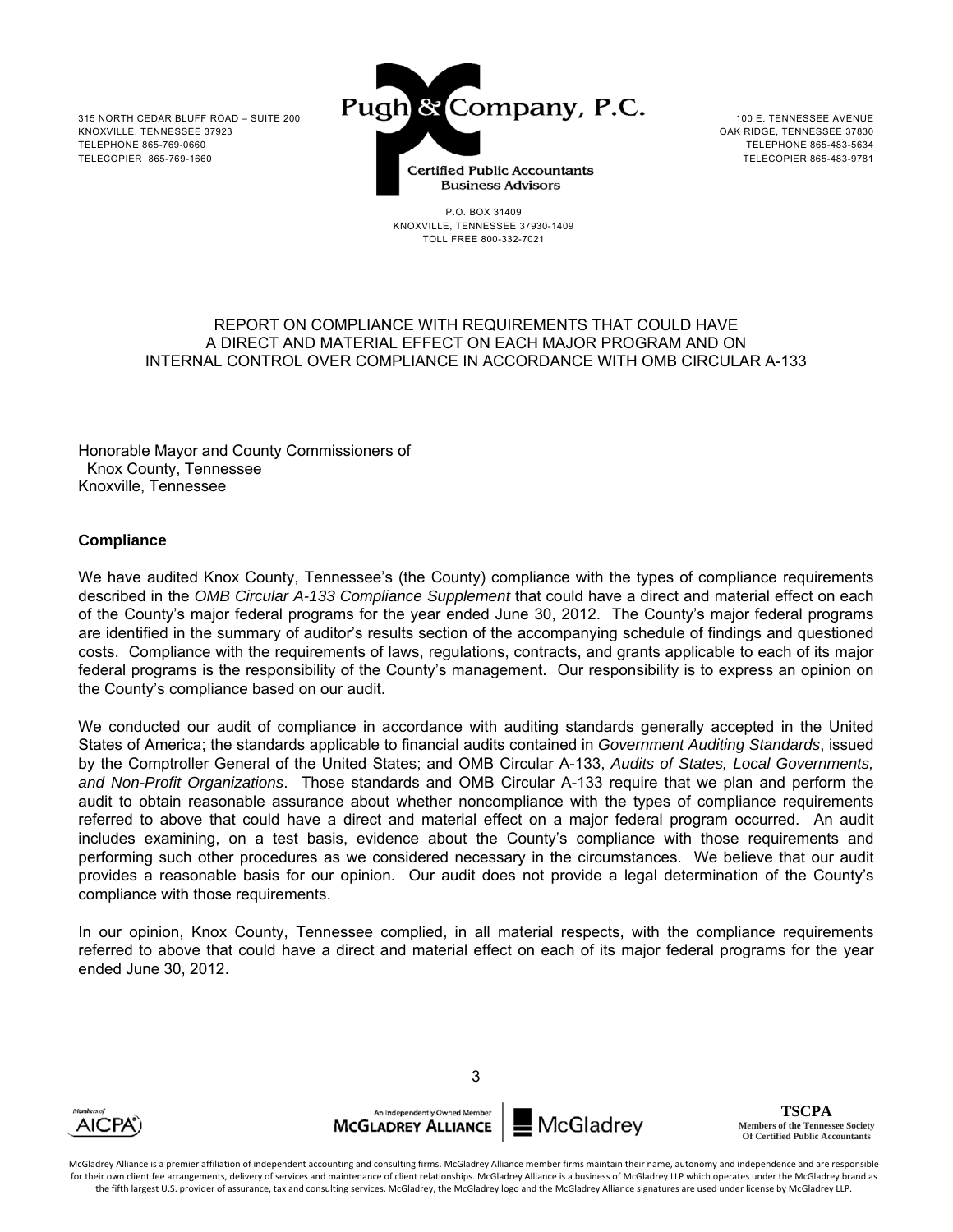#### **Internal Control Over Compliance**

Management of the County is responsible for establishing and maintaining effective internal control over compliance with the requirements of laws, regulations, contracts, and grants applicable to federal programs. In planning and performing our audit, we considered the County's internal control over compliance with the requirements that could have a direct and material effect on a major federal program to determine the auditing procedures for the purpose of expressing our opinion on compliance and to test and report on internal control over compliance in accordance with OMB Circular A-133, but not for the purpose of expressing an opinion on the effectiveness of internal control over compliance. Accordingly, we do not express an opinion on the effectiveness of the County's internal control over compliance.

A *deficiency in internal control over compliance* exists when the design or operation of a control over compliance does not allow management or employees, in the normal course of performing their assigned functions, to prevent, or detect and correct, noncompliance with a type of compliance requirement of a federal program on a timely basis. A material weakness in internal control over compliance is a deficiency, or combination of deficiencies, in internal control over compliance, such that there is a reasonable possibility that material noncompliance with a type of compliance requirement of a federal program will not be prevented, or detected and corrected, on a timely basis.

Our consideration of internal control over compliance was for the limited purpose described in the first paragraph of this section and was not designed to identify all deficiencies in internal control over compliance that might be deficiencies, significant deficiencies, or material weaknesses. We did not identify any deficiencies in internal control over compliance that we consider to be material weaknesses, as defined above.

#### **Schedules of Expenditures of Federal and State Awards**

We have audited the financial statements of the governmental activities, the business-type activities, the discretely presented component units, each major fund, and the aggregate remaining fund information of the County as of and for the year ended June 30, 2012, and have issued our report thereon dated December 14, 2012, which contained an unqualified opinion on those financial statements. Our audit was conducted for the purpose of forming our opinions on the financial statements that collectively comprise the County's financial statements. The accompanying Schedules of Expenditures of Federal and State Awards are presented for purposes of additional analysis as required by OMB Circular A-133 and are not a required part of the financial statements. Such information is the responsibility of management and was derived from and relates directly to the underlying accounting and other records used to prepare the financial statements. Such information has been subjected to the auditing procedures applied in the audit of the financial statements and certain additional procedures, including comparing and reconciling such information directly to the underlying accounting and other records used to prepare the financial statements or to the financial statements themselves, and other additional procedures in accordance with auditing standards generally accepted in the United States of America. In our opinion, the Schedules of Expenditures of Federal and State Awards are fairly stated, in all material respects, in relation to the financial statements as a whole.

This report is intended solely for the information and use of management, County Commissioners and various governmental agencies and is not intended to be and should not be used by anyone other than these specified parties.

 *Pugh* &*Company, P.C.*

 Certified Public Accountants Knoxville, Tennessee December 14, 2012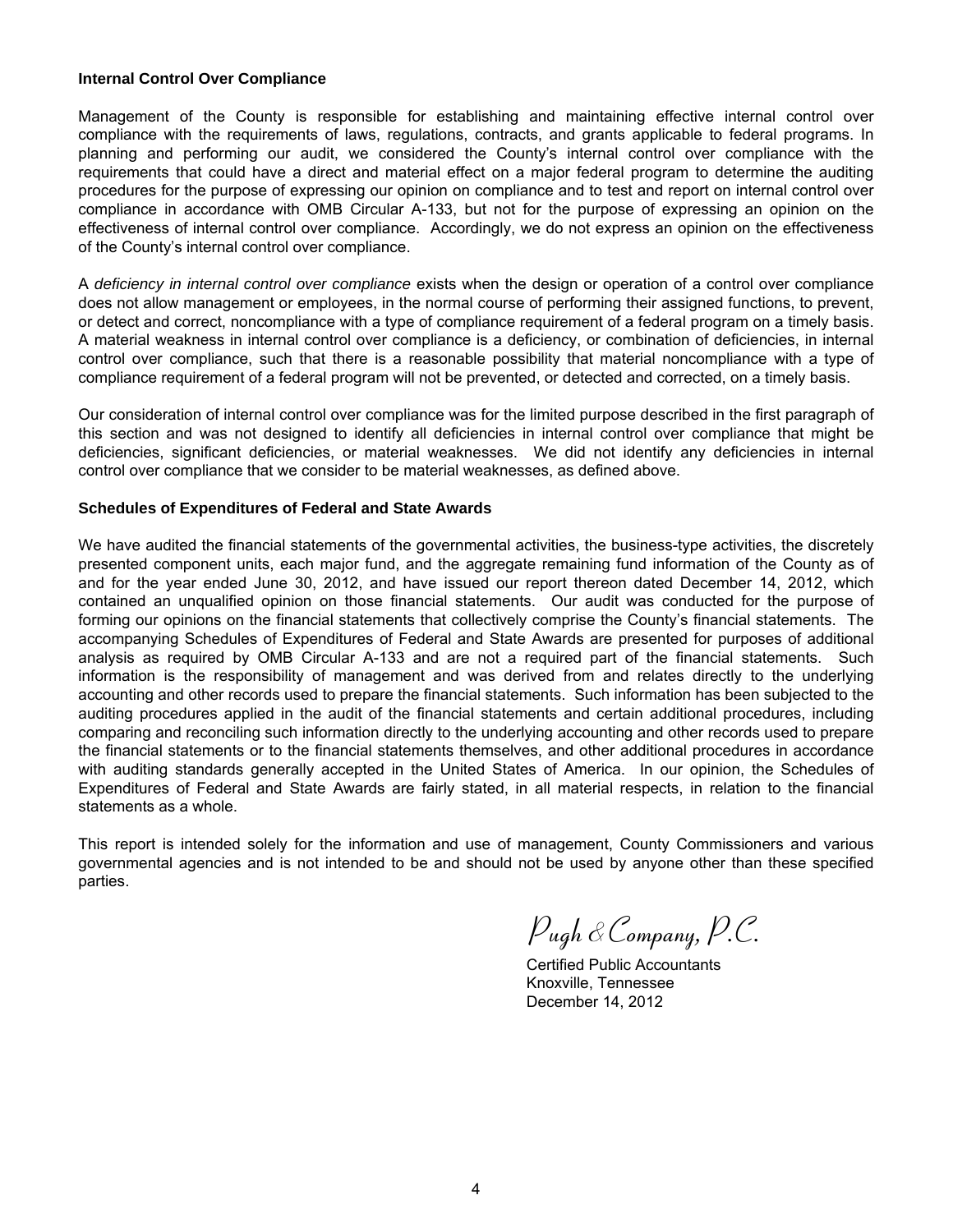## **SCHEDULE OF EXPENDITURES OF FEDERAL AWARDS**

| <b>Federal Grantor/Pass-through</b><br><b>Grantor/Program or Cluster Title</b> | Federal<br><b>CFDA</b><br><b>Number</b> | <b>Grant/Pass-Through</b><br><b>Entity Identifying</b><br><b>Number</b> | Federal<br><b>Expenditures</b> |
|--------------------------------------------------------------------------------|-----------------------------------------|-------------------------------------------------------------------------|--------------------------------|
| Knox County, Tennessee (Primary Government):                                   |                                         |                                                                         |                                |
| U.S. Department of Agriculture:                                                |                                         |                                                                         |                                |
| Passed through Tennessee Department of Health:                                 |                                         |                                                                         |                                |
| Special Supplemental Nutrition for Women, Infants and Children Program:        |                                         |                                                                         |                                |
| Women, Infants, and Children (WIC)                                             | 10.557                                  | GG-11-33738-00                                                          | \$<br>361,394                  |
| Women, Infants, and Children (WIC)                                             | 10.557                                  | GG-12-37189-00                                                          | 1,142,279                      |
| Women, Infants, and Children (WIC)                                             | 10.557                                  | GG-12-37667-00                                                          | 51,697                         |
| Total U.S. Department of Agriculture                                           |                                         |                                                                         | 1,555,370                      |
| U.S. Department of Housing and Urban Development Direct Programs:              |                                         |                                                                         |                                |
| <b>CDBG</b> - Entitlement Grants Cluster:                                      |                                         |                                                                         |                                |
| <b>Community Development Block Grant</b>                                       | 14.218                                  | B-12-UC-47-0001                                                         | 1,478,041                      |
| <b>ARRA-Community Development Block Grant</b>                                  | 14.253                                  | B-09-UY-47-0001                                                         | 174,072                        |
| <b>Total CDBG - Entitlement Grants Cluster</b>                                 |                                         |                                                                         | 1,652,113                      |
| <b>HOME</b> Investment Partnerships Programs                                   | 14.239                                  | M-12-UC-47-0204                                                         | 88,304                         |
| Total U.S. Department of Housing and Urban Development                         |                                         |                                                                         | 1,740,417                      |
| U.S. Department of Justice Direct Programs:                                    |                                         |                                                                         |                                |
| Edward Byrne Memorial Justice Assistance Grant Program:                        |                                         |                                                                         |                                |
| Edward Byrne Memorial Formula Grant Program-Drug Court                         | 16.579                                  | EDISON 4155                                                             | 389,827                        |
| Edward Byrne Memorial Justice Assistance Grant                                 | 16.738                                  | 2011-DJ-BX-3451                                                         | 106,243                        |
| Edward Byrne Memorial Justice Assistance Grant                                 | 16.738                                  | 2009-DJ-BX-1324                                                         | 67,666                         |
| Total Edward Byrne Memorial Justice Assistance Grant Program                   |                                         |                                                                         | 563,736                        |
| ARRA-Edward Byrne Memorial Justice Assistance Recovery Program:                |                                         |                                                                         |                                |
| ARRA-Edward Byrne Memorial Justice Assistance Recovery Grant                   | 16.804                                  | 2009-SB-B9-2035                                                         | 41,326                         |
| Total ARRA-Edward Byrne Memorial Justice Assistance Recovery Program           |                                         |                                                                         | 41,326                         |
| Total Edward Byrne Memorial Justice Assistance Grants                          |                                         |                                                                         | 605,062                        |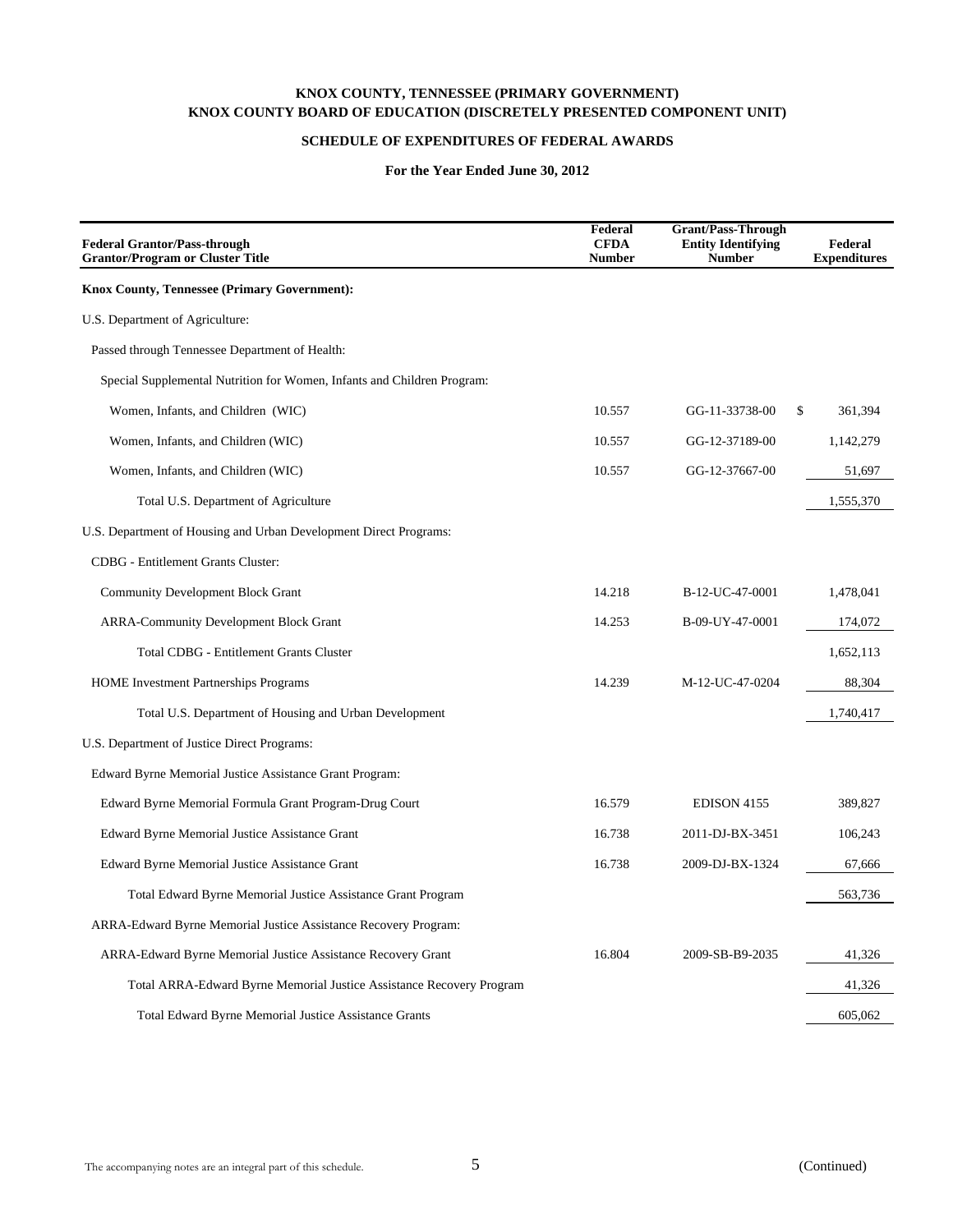## **SCHEDULE OF EXPENDITURES OF FEDERAL AWARDS**

| <b>Federal Grantor/Pass-through</b><br><b>Grantor/Program or Cluster Title</b> | Federal<br><b>CFDA</b><br><b>Number</b> | <b>Grant/Pass-Through</b><br><b>Entity Identifying</b><br><b>Number</b> | Federal<br><b>Expenditures</b> |
|--------------------------------------------------------------------------------|-----------------------------------------|-------------------------------------------------------------------------|--------------------------------|
| Knox County, Tennessee (Primary Government) (Continued):                       |                                         |                                                                         |                                |
| U.S. Department of Justice Direct Programs (Continued):                        |                                         |                                                                         |                                |
| Public Safety Partnership and Community Policing Grant Program:                |                                         |                                                                         |                                |
| Federal Bureau of Investigation - Mortgage Fraud                               | 16.302                                  | N/A                                                                     | \$<br>1,667                    |
| Federal Bureau of Investigation - Mortgage Fraud                               | 16.302                                  | N/A                                                                     | 4,033                          |
| Bureau of Justice Assistance Project Safe Neighborhoods Program                | 16.609                                  | 2010-GP-BX-0026                                                         | 5,000                          |
| Joint Terrorism Task Force FY 11-12                                            | 16.614                                  |                                                                         | 2,963                          |
| Joint Terrorism Task Force FY 12-13                                            | 16.614                                  |                                                                         | 14,763                         |
| Organized Crime Drug Enforcement Task Forces                                   | 16.710                                  | SE-TNE-191H                                                             | 1,475                          |
| Organized Crime Drug Enforcement Task Forces                                   | 16.710                                  | SE-TNE-191H                                                             | 8,713                          |
| Safe Streets - FBI Overtime Reimbursement                                      | 16.710                                  | 281D-KX-61230                                                           | 4,484                          |
| Safe Streets - FBI Overtime Reimbursement                                      | 16.710                                  | 281D-KX-61230                                                           | 11,301                         |
| Total Public Safety Partnership and Community Policing Grant Program           |                                         |                                                                         | 54,399                         |
| National Institute of Justice Cold Case Grant                                  | 16.741                                  | 2009-DN-BX-K166                                                         | 26,986                         |
| Coverdell Forensic Science Improvement                                         | 16.742                                  | 2010-CD-BX-0084                                                         | 70,192                         |
| Bureau of Justice Assistance Adjudication Pilot Hire Program                   | 16.751                                  | 2009-D2-BX-0027                                                         | 2,056                          |
| Total U.S. Department of Justice Direct Programs                               |                                         |                                                                         | 758,695                        |
| Passed Through the Tennessee Department of Children's Services:                |                                         |                                                                         |                                |
| Juvenile Court Accountability Incentive Grant                                  | 16.523                                  | <b>EDISON 29026</b>                                                     | 27,900                         |
| Juvenile Court Accountability Incentive Grant                                  | 16.523                                  | <b>EDISON 22702</b>                                                     | 11,537                         |
| Total Passed Through the Tennessee Department of Children's Services           |                                         |                                                                         | 39,437                         |
| Total U.S. Department of Justice                                               |                                         |                                                                         | 798,132                        |
| Department of Transportation National Highway Traffic Safety Administration:   |                                         |                                                                         |                                |
| Passed Through Tennessee Department of Transportation:                         |                                         |                                                                         |                                |
| Alcohol Countermeasures Highway Safety Project                                 | 20.607                                  | Z-12-GHS161                                                             | 20,100                         |
| Total Department of Transportation Federal Highway Administration              |                                         |                                                                         | 20,100                         |
| National Endowment for the Arts:                                               |                                         |                                                                         |                                |
| Eighth Annual Children's Festival of Reading Grant                             | 45.024                                  | 11-5200-7149                                                            | 10,000                         |
| Total National Endowment for the Arts                                          |                                         |                                                                         | 10,000                         |
| 6<br>The accompanying notes are an integral part of this schedule.             |                                         |                                                                         | (Continued)                    |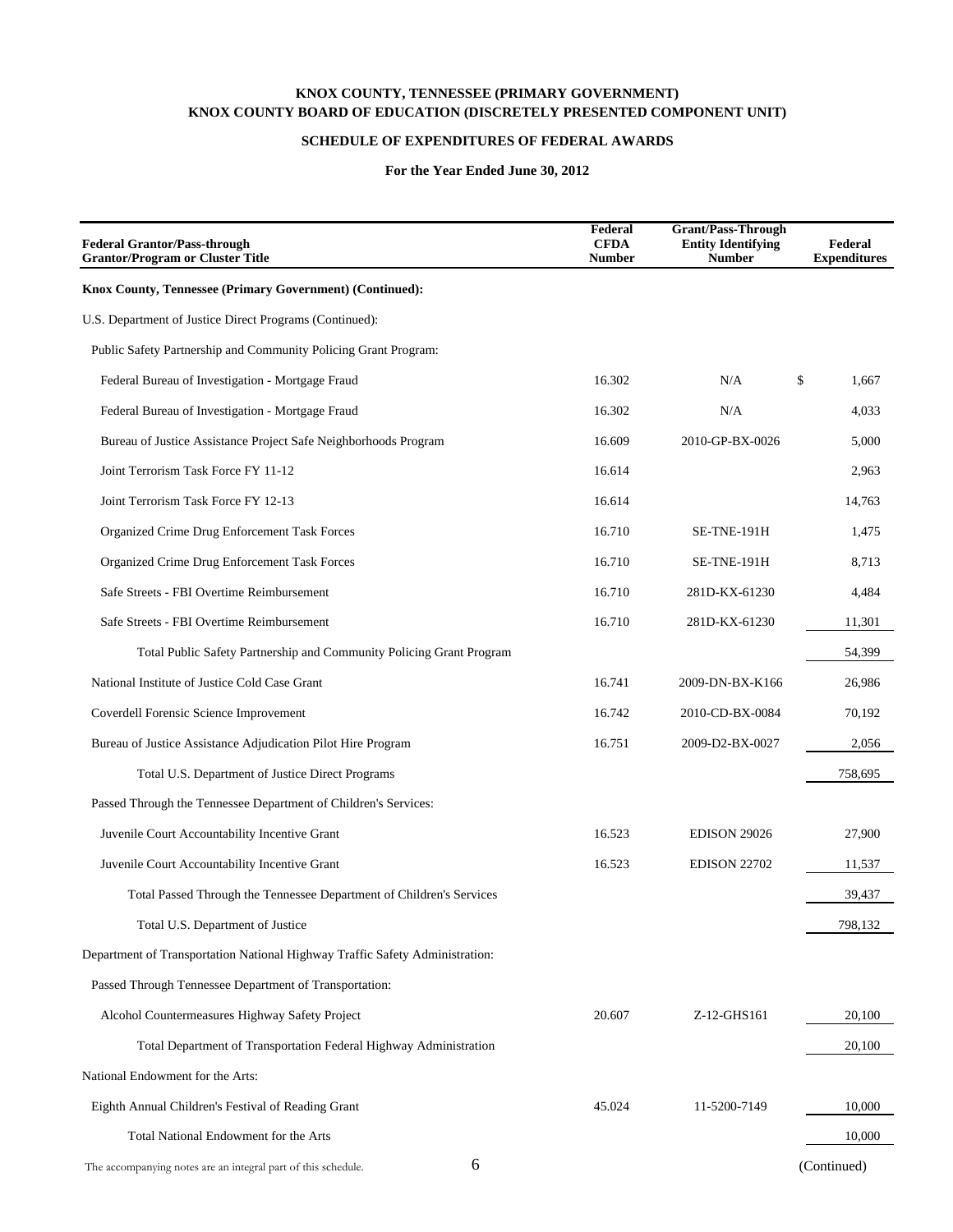## **SCHEDULE OF EXPENDITURES OF FEDERAL AWARDS**

| <b>Federal Grantor/Pass-through</b><br><b>Grantor/Program or Cluster Title</b> | Federal<br><b>CFDA</b><br><b>Number</b> | <b>Grant/Pass-Through</b><br><b>Entity Identifying</b><br><b>Number</b> | Federal<br><b>Expenditures</b> |
|--------------------------------------------------------------------------------|-----------------------------------------|-------------------------------------------------------------------------|--------------------------------|
| Knox County, Tennessee (Primary Government) (Continued):                       |                                         |                                                                         |                                |
| National Endowment for the Humanities:                                         |                                         |                                                                         |                                |
| "We the People" Initiative Grant - Public Library Lincoln Exhibit              | 45.164                                  | LL-50057-09                                                             | \$<br>1,607                    |
| Total National Endowment for the Humanities                                    |                                         |                                                                         | 1,607                          |
| Institute of Museum and Library Studies:                                       |                                         |                                                                         |                                |
| Passed Through Tennessee Secretary of State:                                   |                                         |                                                                         |                                |
| <b>Library Services</b>                                                        | 45.310                                  | GG-12-37520                                                             | 5,806                          |
| Tennessee State Archives Library Technology Assistance Grant                   | 45.310                                  | <b>EDISON 28694</b>                                                     | 1,382                          |
| Total Institute of Museum and Library Studies                                  |                                         |                                                                         | 7,188                          |
| Total National Foundation on the Arts and the Humanities                       |                                         |                                                                         | 18,795                         |
| <b>Environmental Protection Agency Direct Programs:</b>                        |                                         |                                                                         |                                |
| Air Pollution Control Program Support:                                         |                                         |                                                                         |                                |
| Air Pollution Control Section 105                                              | 66.001                                  | A-00408310-3                                                            | 338,779                        |
| Air Pollution Section 103 Clean Air Monitoring                                 | 66.001                                  | PM-96497608                                                             | 105,980                        |
| <b>Total Environmental Protection Agency</b>                                   |                                         |                                                                         | 444,759                        |
| U.S. Department of Energy Direct Programs:                                     |                                         |                                                                         |                                |
| U.S. Department of Energy:                                                     |                                         |                                                                         |                                |
| ARRA - Energy Efficiency and Conservation Block Grant                          | 81.128                                  | DE-EE0002315                                                            | 35,072                         |
| <b>Total Department of Energy Direct Programs</b>                              |                                         |                                                                         | 35,072                         |
| U.S. Department of Education:                                                  |                                         |                                                                         |                                |
| Passed Through Tennessee Department of State:                                  |                                         |                                                                         |                                |
| <b>ARRA</b> - Project Diabetes                                                 | 84.397                                  | GG-12-36928-00                                                          | 245,195                        |
| <b>Total Department of Education</b>                                           |                                         |                                                                         | 245,195                        |
| U.S. Election Assistance Commission:                                           |                                         |                                                                         |                                |
| Passed Through Tennessee Department of State:                                  |                                         |                                                                         |                                |
| Help America Vote Act Requirements Payments                                    | 90.401                                  | 30510-00112-54                                                          | 1,000                          |
| Total U.S. Election Assistance Commission                                      |                                         |                                                                         | 1,000                          |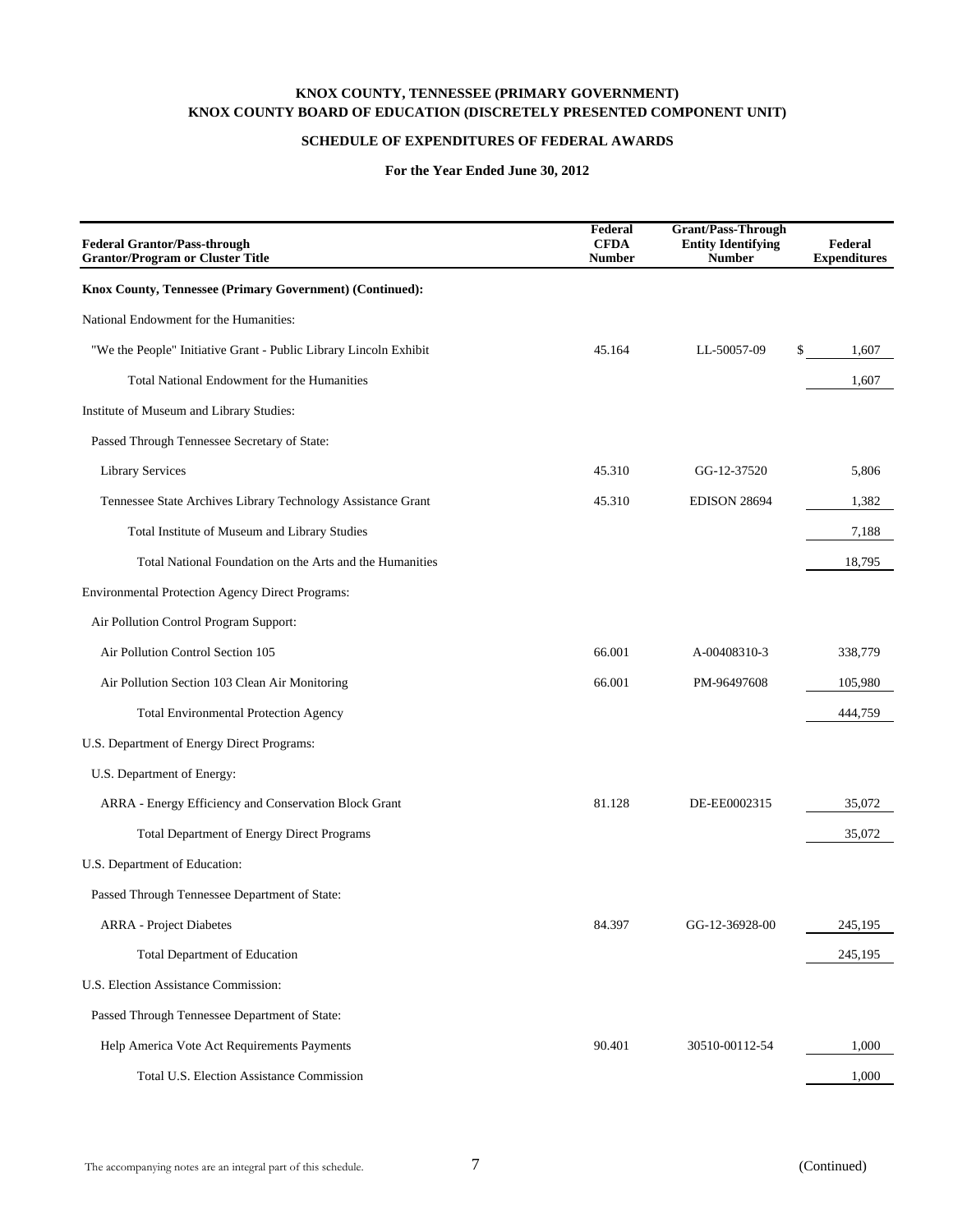## **SCHEDULE OF EXPENDITURES OF FEDERAL AWARDS**

| <b>Federal Grantor/Pass-through</b><br><b>Grantor/Program or Cluster Title</b> | Federal<br><b>CFDA</b><br><b>Number</b> | <b>Grant/Pass-Through</b><br><b>Entity Identifying</b><br><b>Number</b> | Federal<br><b>Expenditures</b> |
|--------------------------------------------------------------------------------|-----------------------------------------|-------------------------------------------------------------------------|--------------------------------|
| Knox County, Tennessee (Primary Government) (Continued):                       |                                         |                                                                         |                                |
| U.S. Department of Health and Human Services:                                  |                                         |                                                                         |                                |
| Passed Through Tennessee Department of Health:                                 |                                         |                                                                         |                                |
| Tuberculosis Nursing Program:                                                  |                                         |                                                                         |                                |
| <b>Tuberculosis Nursing</b>                                                    | 93.116                                  | GG-12-36641-00                                                          | \$<br>104,273                  |
| Total Tuberculosis Nursing Program                                             |                                         |                                                                         | 104,273                        |
| Immunization Grants Program:                                                   |                                         |                                                                         |                                |
| Immunization                                                                   | 93.268                                  | GG-12-38491-00                                                          | 113,637                        |
| Immunization                                                                   | 93.268                                  | GG-11-34918-00                                                          | 106,402                        |
| <b>Total Immunization Grants Program</b>                                       |                                         |                                                                         | 220,039                        |
| Centers for Disease Control and Prevention Program:                            |                                         |                                                                         |                                |
| <b>Emergency Preparedness Pandemic</b>                                         | 93.283                                  | GG-12-37197                                                             | 439,933                        |
| <b>Emergency Preparedness Pandemic</b>                                         | 93.283                                  | 11-33993                                                                | 37.695                         |
| <b>Tobacco Prevention</b>                                                      | 93.283                                  | GG-12-38466                                                             | 4,421                          |
| <b>Tobacco Prevention</b>                                                      | 93.283                                  | GG-11-35271                                                             | 28,735                         |
| <b>Tobacco Advertising</b>                                                     | 93.723                                  | GG-12-35522                                                             | 60,000                         |
| Total Centers for Disease Control and Prevention Program                       |                                         |                                                                         | 570,784                        |
| HIV Care Formula Grant Program:                                                |                                         |                                                                         |                                |
| HIV Centers of Excellence                                                      | 93.917                                  | GG-12-38487-00                                                          | 83,043                         |
| <b>HIV Centers of Excellence</b>                                               | 93.917                                  | GG-11-35263-00                                                          | 252,070                        |
| Total HIV Care Formula Grant Program                                           |                                         |                                                                         | 335,113                        |
| HIV Prevention Activities Program:                                             |                                         |                                                                         |                                |
| <b>HIV</b> Prevention                                                          | 93.940                                  | GG-12-37670-00                                                          | 66,890                         |
| <b>HIV</b> Prevention                                                          | 93.940                                  | GG-11-35266-00                                                          | 62,679                         |
| Total HIV Prevention Activities Program                                        |                                         |                                                                         | 129,569                        |
| Infertility Youth Screening Projects:                                          |                                         |                                                                         |                                |
| Infertility Youth Screening Project                                            | 93.977                                  | GG-12-37668                                                             | 33,331                         |
| Infertility Youth Screening Project                                            | 93.977                                  | GG-11-34723-00                                                          | 31,430                         |
| Total Infertility Youth Screening Projects                                     |                                         |                                                                         | 64,761                         |
| 8<br>The accompanying notes are an integral part of this schedule.             |                                         |                                                                         | (Continued)                    |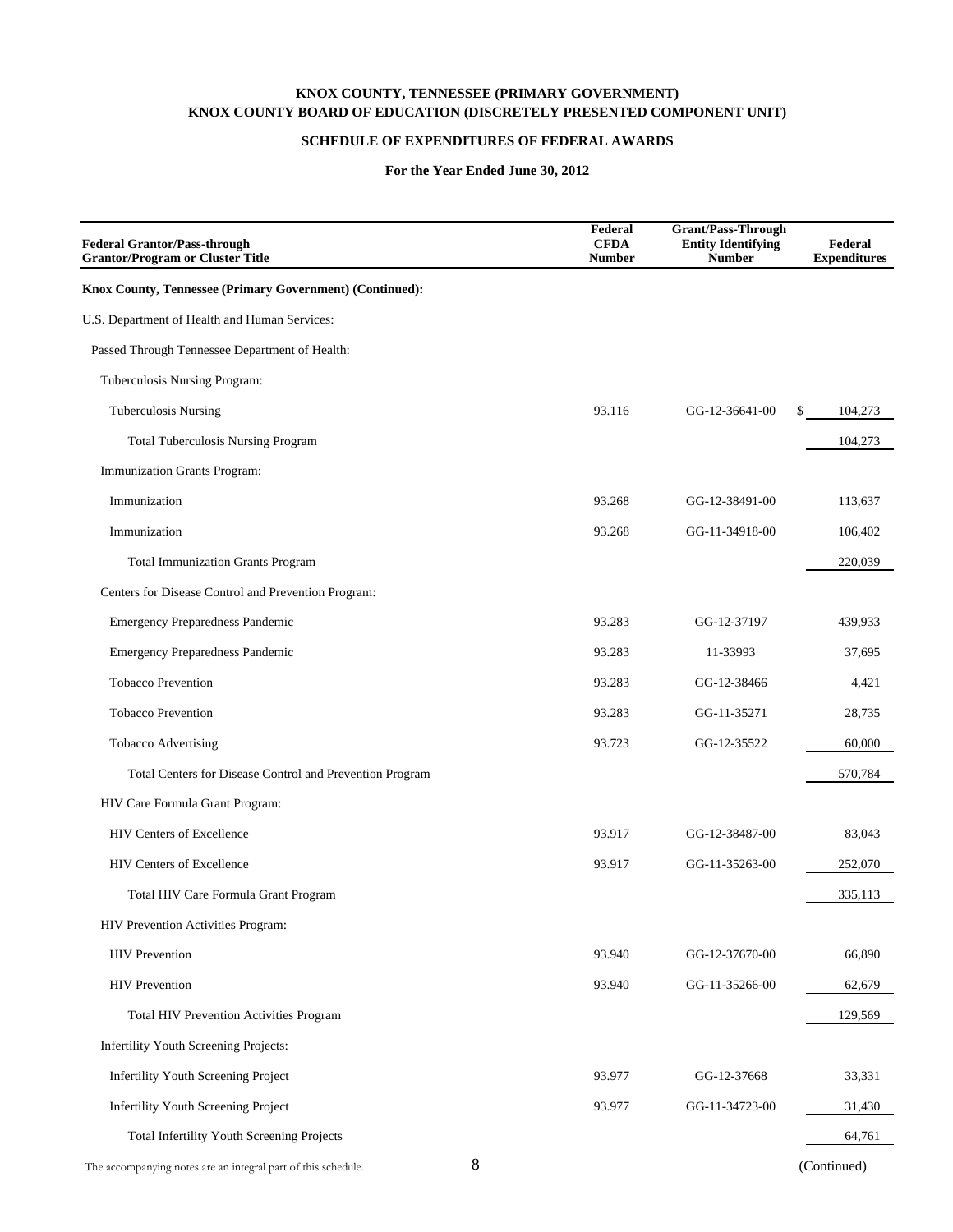## **SCHEDULE OF EXPENDITURES OF FEDERAL AWARDS**

| <b>Federal Grantor/Pass-through</b><br><b>Grantor/Program or Cluster Title</b> | Federal<br><b>CFDA</b><br><b>Number</b> | <b>Grant/Pass-Through</b><br><b>Entity Identifying</b><br><b>Number</b> | Federal<br><b>Expenditures</b> |
|--------------------------------------------------------------------------------|-----------------------------------------|-------------------------------------------------------------------------|--------------------------------|
| Knox County, Tennessee (Primary Government) (Continued):                       |                                         |                                                                         |                                |
| U.S. Department of Health and Human Services (Continued):                      |                                         |                                                                         |                                |
| Passed Through Tennessee Department of Health:                                 |                                         |                                                                         |                                |
| Preventive Health Services-Sexually Transmitted Disease Control Grants:        |                                         |                                                                         |                                |
| <b>Sexually Transmitted Disease</b>                                            | 93.977                                  | \$<br>GG-12-37670-00                                                    | 74,879                         |
| <b>Sexually Transmitted Disease</b>                                            | 93.977                                  | GG-11-35266-00                                                          | 66,947                         |
| Total Preventive Health Services-Sexually Transmitted Disease Control Grants   |                                         |                                                                         | 141,826                        |
| Maternal and Child Health Services Grants:                                     |                                         |                                                                         |                                |
| Children's Special Services                                                    | 93.994                                  | GG-12-36616-00                                                          | 98,000                         |
| Family Planning Services                                                       | 93.994                                  | GU-12-35270-00                                                          | 306,300                        |
| <b>Total Maternal and Child Health Services Grants</b>                         |                                         |                                                                         | 404,300                        |
| Injury Prevention and Control Projects:                                        |                                         |                                                                         |                                |
| Rape Prevention                                                                | 93.136                                  | GG-12-37187-00                                                          | 17,755                         |
| Rape Prevention                                                                | 93.136                                  | GG-11-34017-00                                                          | 10,817                         |
| Total Injury Prevention and Control Projects                                   |                                         |                                                                         | 28,572                         |
| <b>PSST Project - Teen Pregnancy</b>                                           | 93.297                                  | 5TP1AH000008-02-00                                                      | 446,225                        |
| Family Planning Services                                                       | 93.217                                  | GU-12-35270-00                                                          | 340,600                        |
| <b>Breast and Cervical Cancer</b>                                              | 93.919                                  | GG-12-35514-00                                                          | 55,000                         |
| Preventative Health and Health Services Block Grant                            |                                         |                                                                         |                                |
| <b>Health Promotion</b>                                                        | 93.991                                  | GG-12-35486-00                                                          | 61,500                         |
| Total Preventative Health and Health Services Block Grant                      |                                         |                                                                         | 61,500                         |
| Total Passed Through Tennessee Department of Health                            |                                         |                                                                         | 2,902,562                      |
| Passed Through Tennessee Department of Human Services:                         |                                         |                                                                         |                                |
| Medical Reserve Corps Small Grant Program                                      |                                         |                                                                         |                                |
| <b>Local Medical Reserve Corps</b>                                             | 93.008                                  | 6 MRCSG061001-03                                                        | 7,416                          |
| Local Medical Reserve Corps                                                    | 93.008                                  | 6 MRCSG061001-03                                                        | 2,874                          |
| <b>Total Medical Reserve Corps Small Grant Programs</b>                        |                                         |                                                                         | 10,290                         |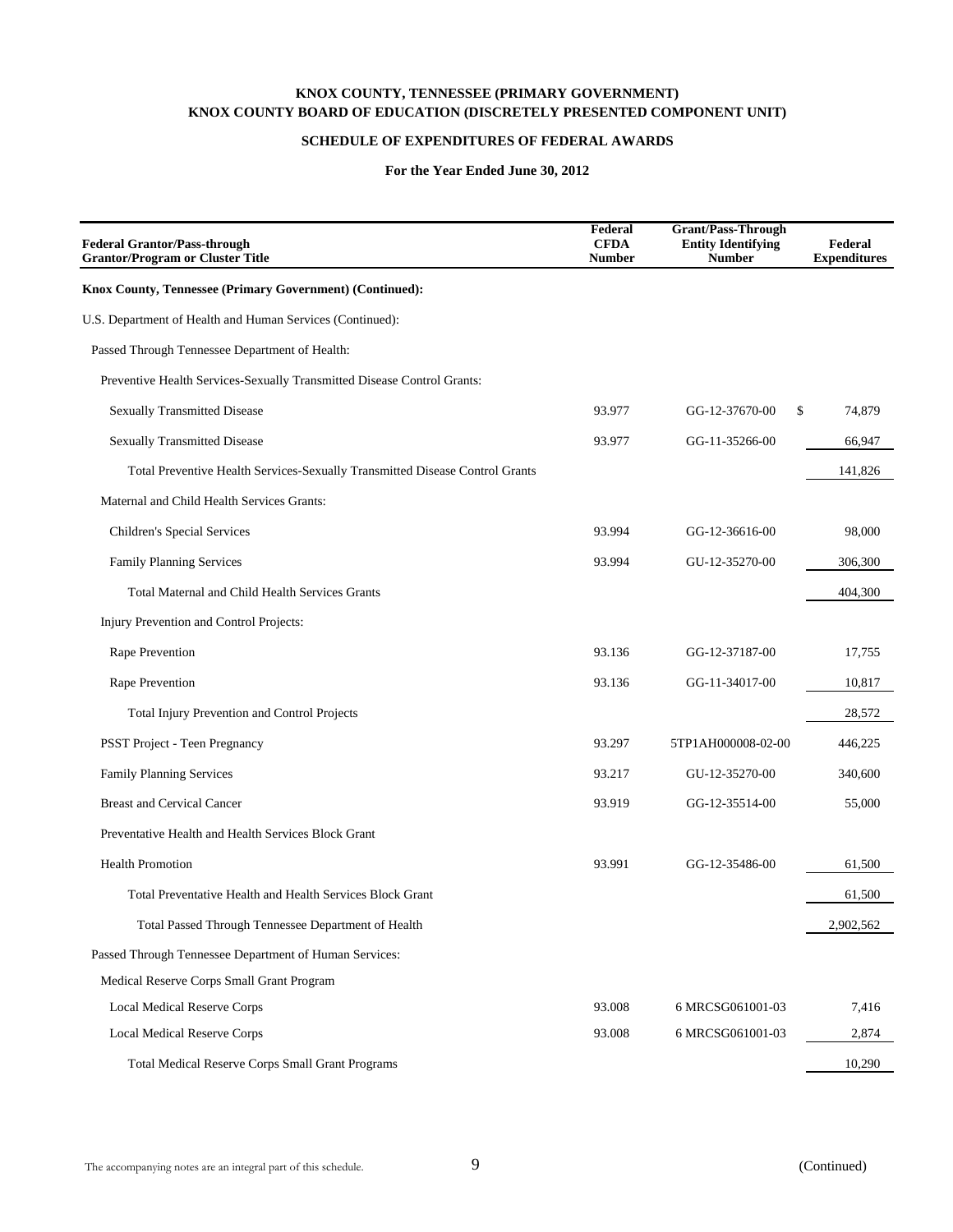## **SCHEDULE OF EXPENDITURES OF FEDERAL AWARDS**

| <b>Federal Grantor/Pass-through</b><br><b>Grantor/Program or Cluster Title</b> | Federal<br><b>CFDA</b><br><b>Number</b> | <b>Grant/Pass-Through</b><br><b>Entity Identifying</b><br><b>Number</b> | Federal<br><b>Expenditures</b> |
|--------------------------------------------------------------------------------|-----------------------------------------|-------------------------------------------------------------------------|--------------------------------|
| Knox County, Tennessee (Primary Government) (Continued):                       |                                         |                                                                         |                                |
| Child Support Enforcement:                                                     |                                         |                                                                         |                                |
| Child Support Enforcement IV-D                                                 | 93.563                                  | \$<br>GG-11-32034                                                       | 191,560                        |
| Child Support Enforcement IV-D                                                 | 93.563                                  | GG-11-32079-00                                                          | 251,552                        |
| <b>Total Child Support Enforcement</b>                                         |                                         |                                                                         | 443,112                        |
| Total U.S. Department of Health and Human Services                             |                                         |                                                                         | 3,355,964                      |
| U.S. Federal Emergency Management Agency:                                      |                                         |                                                                         |                                |
| Passed Through Tennessee Emergency Management Agency:                          |                                         |                                                                         |                                |
| FEMA Disaster Recovery Grant - Public Assistance                               | 97.036                                  | FEMA 1974 DR TN                                                         | 64.377                         |
| FEMA Disaster Recovery Grant - Public Assistance                               | 97.036                                  | FEMA 4005 DR TN                                                         | 64,436                         |
| <b>TEMA Stormwater Management</b>                                              | 97.039                                  | HMGP-1821-003                                                           | 62,101                         |
| Total Passed Through Tennessee Emergency Management Agency                     |                                         |                                                                         | 190,914                        |
| Total U.S. Federal Emergency Management Agency                                 |                                         |                                                                         | 190,914                        |
| U.S. Department of Homeland Security:                                          |                                         |                                                                         |                                |
| Passed Through Tennessee Department of Military:                               |                                         |                                                                         |                                |
| Homeland Security Grant Program:                                               |                                         |                                                                         |                                |
| Homeland Security 2009                                                         | 97.067                                  | GG-18000                                                                | 683,476                        |
| Homeland Security 2010                                                         | 97.067                                  | GG-11-34400                                                             | 217,042                        |
| Homeland Security 2011                                                         | 97.067                                  | EMW-2011-SS-0069                                                        | 14,874                         |
| <b>Total Homeland Security Grant Program</b>                                   |                                         |                                                                         | 915,392                        |
| Total U.S. Department of Homeland Security                                     |                                         |                                                                         | 915,392                        |
| Total Passed Through Tennessee Emergency Management Agency                     |                                         |                                                                         | 1,106,306                      |
| Office of National Drug Control Policy:                                        |                                         |                                                                         |                                |
| Passed Through Laurel County, Kentucky:                                        |                                         |                                                                         |                                |
| High Intensity Drug Trafficking Areas                                          | 95.001                                  | G-09-AP0001A                                                            | 27,407                         |
| High Intensity Drug Trafficking Areas                                          | 95.001                                  | I8PAPP501Z                                                              | 23,364                         |
| Total Office of National Drug Control Policy                                   |                                         |                                                                         | 50,771                         |
| Total Federal Financial Assistance-Knox County Primary Government              |                                         |                                                                         | 9,371,881                      |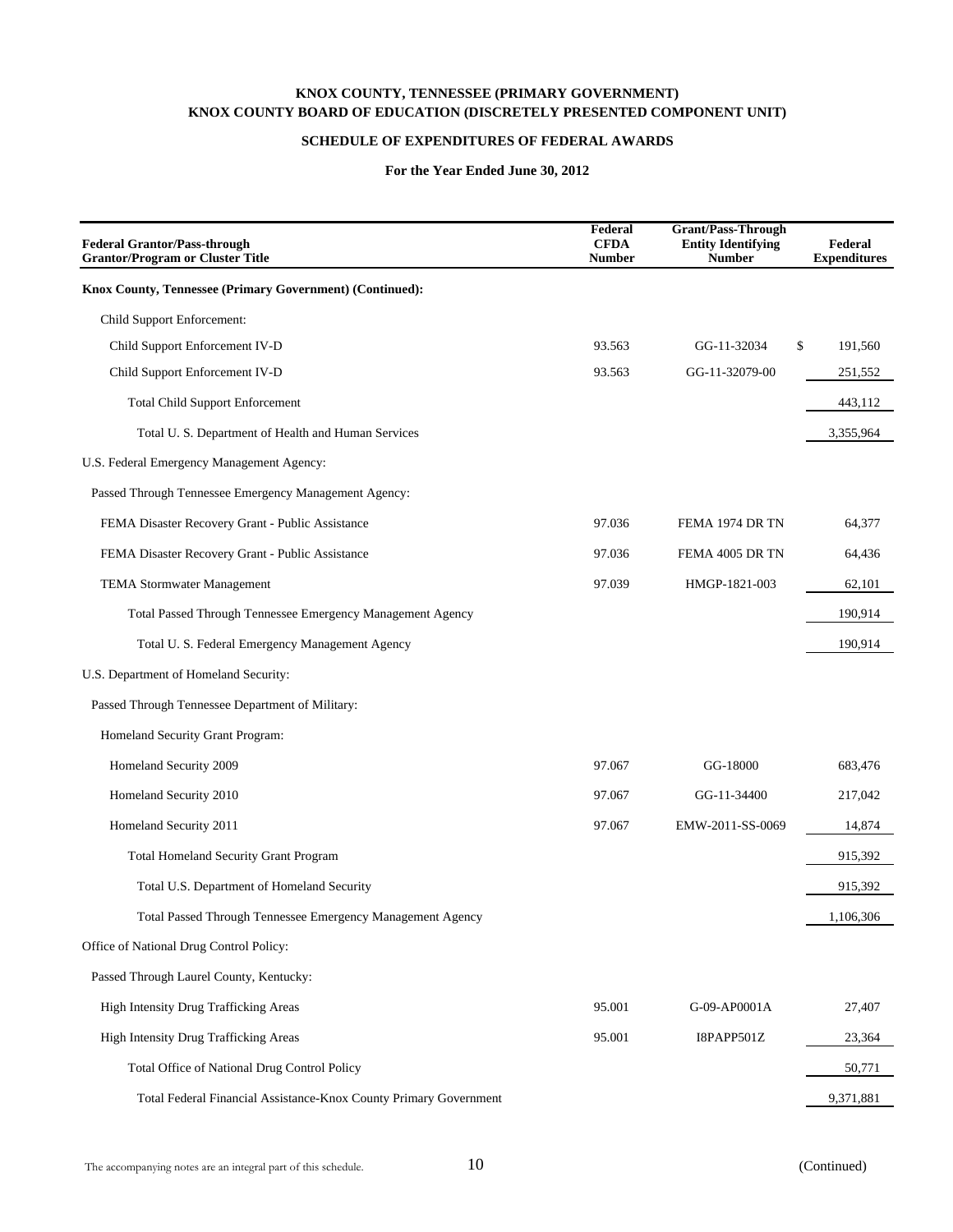### **SCHEDULE OF EXPENDITURES OF FEDERAL AWARDS**

| <b>Federal Grantor/Pass-through</b><br><b>Grantor/Program or Cluster Title</b> | Federal<br><b>CFDA</b><br><b>Number</b> | <b>Grant/Pass-Through</b><br><b>Entity Identifying</b><br><b>Number</b> | Federal<br><b>Expenditures</b> |
|--------------------------------------------------------------------------------|-----------------------------------------|-------------------------------------------------------------------------|--------------------------------|
| Knox County Board of Education (Component Unit):                               |                                         |                                                                         |                                |
| U.S. Department of Agriculture:                                                |                                         |                                                                         |                                |
| Passed Through Tennessee Department of Agriculture:                            |                                         |                                                                         |                                |
| <b>Child Nutrition Cluster:</b>                                                |                                         |                                                                         |                                |
| USDA School Breakfast Program                                                  | 10.553                                  | 2012                                                                    | \$<br>4,009,499                |
| USDA School Lunch Program                                                      | 10.555                                  | 2012                                                                    | 11,916,658                     |
| <b>Total Child Nutrition Cluster</b>                                           |                                         |                                                                         | 15,926,157                     |
| Total U.S. Department of Agriculture                                           |                                         |                                                                         | 15,926,157                     |
| U.S. Department of Labor:                                                      |                                         |                                                                         |                                |
| Passed Through Tennessee Department of Labor and Workforce Development:        |                                         |                                                                         |                                |
| <b>Adult Education Program:</b>                                                |                                         |                                                                         |                                |
| <b>Adult Education Dislocated Worker</b>                                       | 17.260                                  | Z-09-219703-00                                                          | 3,660                          |
| <b>CTE Benchmark</b>                                                           | 17.267                                  | MOU                                                                     | 1,000                          |
| Total Passed Through Tennessee Department of Labor and Workforce Development   |                                         |                                                                         | 4,660                          |
| Total U.S. Department of Labor                                                 |                                         |                                                                         | 4,660                          |
| U.S. Department of Education:                                                  |                                         |                                                                         |                                |
| Passed Through National Institute of Excellence Teaching:                      |                                         |                                                                         |                                |
| NIET Teacher Incentive Fund                                                    | 84.374A                                 | FY 2012                                                                 | 1,783,530                      |
| NIET Teacher Incentive Fund (Support)                                          | 84.374A                                 | FY 2012                                                                 | 391,575                        |
| Total Passed Through National Institute of Excellence Teaching                 |                                         |                                                                         | 2,175,105                      |
| Passed Through Tennessee Arts Commission:                                      |                                         |                                                                         |                                |
| Arts 360 Grant                                                                 | 84.351D                                 | GG-1133286                                                              | 146,212                        |
| Total passed through Tennessee Arts Commission                                 |                                         |                                                                         | 146,212                        |
| Passed through Tennessee Department of Labor and Workforce Development         |                                         |                                                                         |                                |
| <b>Adult Education Program:</b>                                                |                                         |                                                                         |                                |
| <b>Adult Basic Education FY 12</b>                                             | 84.002                                  | PO13210                                                                 | 177,050                        |
| <b>Adult Basic Education</b>                                                   | 84.002                                  | DG1131220                                                               | 216,857                        |
| English Literacy and Civics FY 12                                              | 84.002                                  | DG1234580                                                               | 39,935                         |
| English Literacy and Civics                                                    | 84.002                                  | DG1131219                                                               | 26,671                         |
| Total passed through Tennessee Department of Labor and Workforce Development   |                                         |                                                                         | 460,513                        |
| 11<br>The accompanying notes are an integral part of this schedule.            |                                         |                                                                         | (Continued)                    |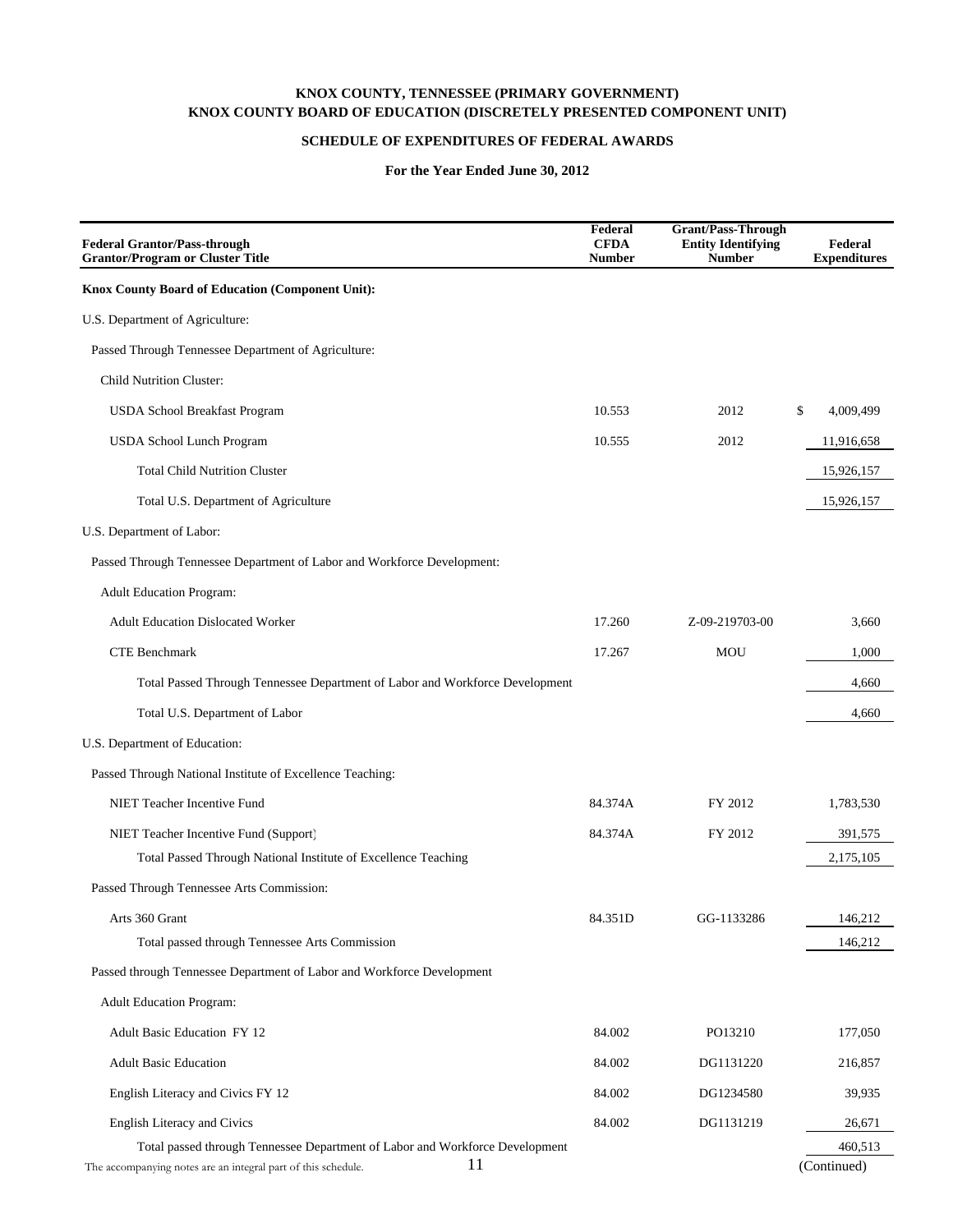## **SCHEDULE OF EXPENDITURES OF FEDERAL AWARDS**

| <b>Federal Grantor/Pass-through</b><br><b>Grantor/Program or Cluster Title</b> | Federal<br><b>CFDA</b><br><b>Number</b> | <b>Grant/Pass-Through</b><br><b>Entity Identifying</b><br><b>Number</b> | Federal<br><b>Expenditures</b> |
|--------------------------------------------------------------------------------|-----------------------------------------|-------------------------------------------------------------------------|--------------------------------|
| Knox County Board of Education (Component Unit) (Continued):                   |                                         |                                                                         |                                |
| U.S. Department of Education (Continued):                                      |                                         |                                                                         |                                |
| Passed through Tennessee Department of Education:                              |                                         |                                                                         |                                |
| Title I Program:                                                               |                                         |                                                                         |                                |
| Title I                                                                        | 84.010A                                 | FY 2012                                                                 | 12,642,209<br>\$               |
| Total Title I Part A Program:                                                  |                                         |                                                                         | 12,642,209                     |
| Special Education (IDEA) Cluster:                                              |                                         |                                                                         |                                |
| Individuals with Disabilities Education Act Part B                             | 84.027A                                 | 2010.21                                                                 | 487,366                        |
| Individuals with Disabilities Education Act Part B                             | 84.027A                                 | 2012.01                                                                 | 9,667,790                      |
| Individuals with Disabilities Education Act Part B                             | 84.027A                                 | 2011.21                                                                 | 3,364,114                      |
| <b>IDEA Training Inclusion Technology</b>                                      | 84.027A                                 | 2011                                                                    | 9,125                          |
| Special Education AYP                                                          | 84.027A                                 | FY 2011                                                                 | 100,000                        |
| Total Individuals with Disabilities Education Act Part B                       |                                         |                                                                         | 13,628,395                     |
| ARRA-Individuals with Disabilities Education Act Part B                        | 84.391A                                 | 2010                                                                    | 1,241,841                      |
| Preschool Program:                                                             |                                         |                                                                         |                                |
| Preschool                                                                      | 84.173A                                 | 2011.21                                                                 | 13,673                         |
| Preschool                                                                      | 84.173A                                 | 2011.01                                                                 | 308,625                        |
| <b>Total Preschool Program</b>                                                 |                                         |                                                                         | 322,298                        |
| ARRA-Preschool                                                                 | 84.392A                                 | 2010                                                                    | 119,670                        |
| Total Special Education (IDEA) Cluster                                         |                                         |                                                                         | 15,312,204                     |
| Career and Technical Education Program:                                        |                                         |                                                                         |                                |
| Carl Perkins                                                                   | 84.048A                                 | 2011-2012                                                               | 812,723                        |
| Perkins IV                                                                     | 84.048A                                 | 2011-2012                                                               | 84,158                         |
| Total Career and Technical Education Program                                   |                                         |                                                                         | 896,881                        |
| <b>Education Technology Programs:</b>                                          |                                         |                                                                         |                                |
| Title II Part D                                                                | 84.318X                                 | FY 2011                                                                 | 41,362                         |
| ARRA - Title II Part D                                                         | 84.386                                  | 2010                                                                    | 108,372                        |
| <b>Total Education Technology Programs</b>                                     |                                         |                                                                         | 149,734                        |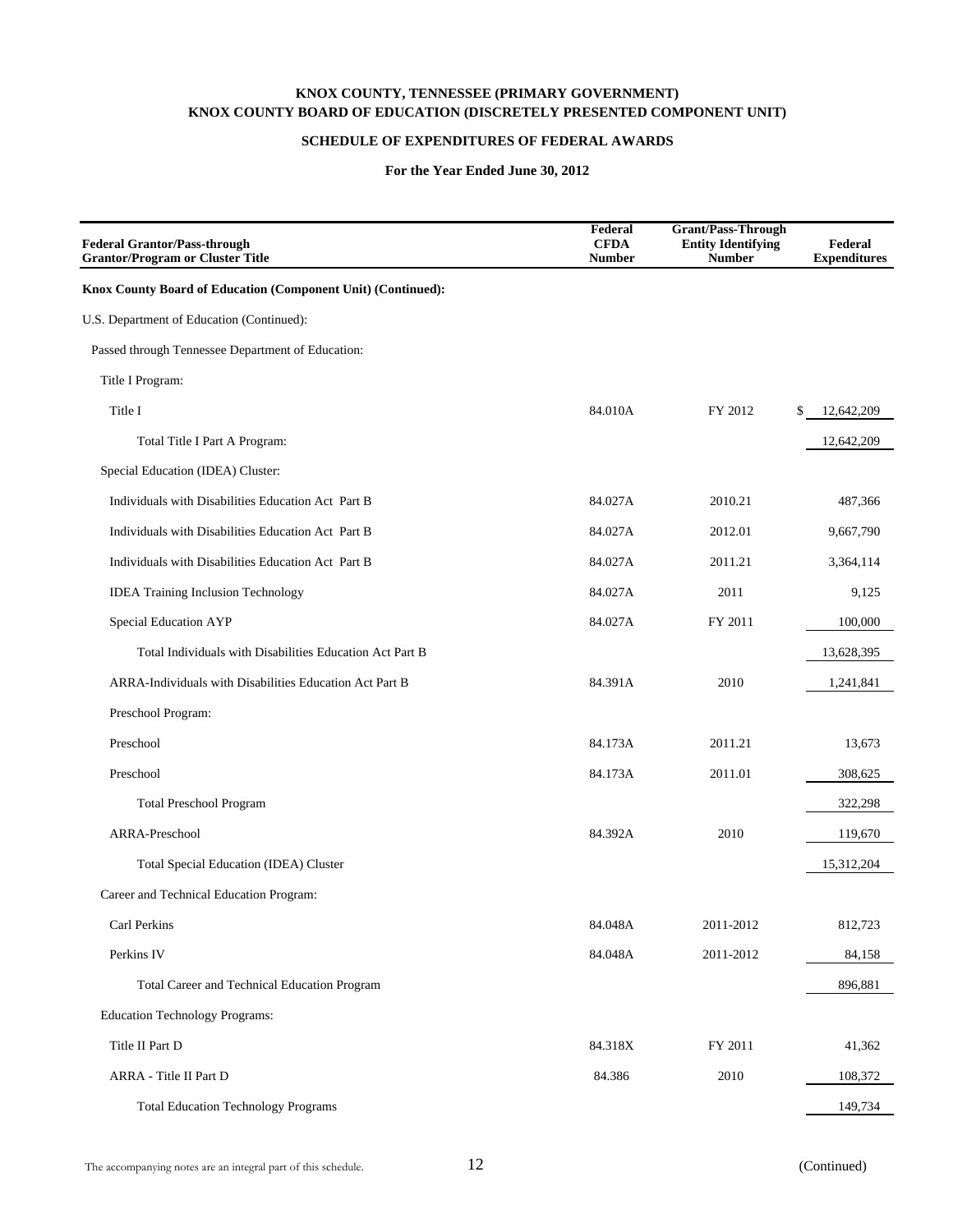## **SCHEDULE OF EXPENDITURES OF FEDERAL AWARDS**

| <b>Federal Grantor/Pass-through</b><br><b>Grantor/Program or Cluster Title</b> | Federal<br><b>CFDA</b><br><b>Number</b> | <b>Grant/Pass-Through</b><br><b>Entity Identifying</b><br><b>Number</b> | Federal<br><b>Expenditures</b> |
|--------------------------------------------------------------------------------|-----------------------------------------|-------------------------------------------------------------------------|--------------------------------|
| Knox County Board of Education (Component Unit) (Continued):                   |                                         |                                                                         |                                |
| U.S. Department of Education (Continued):                                      |                                         |                                                                         |                                |
| Education for Homeless Children and Youth Programs:                            |                                         |                                                                         |                                |
| <b>Homeless Education</b>                                                      | 84.196A                                 | $001 - 12 - 1 - 007$                                                    | \$<br>62,000                   |
| Total Education for Homeless Children and Youth Programs                       |                                         |                                                                         | 62,000                         |
| English Language Acquisition Grants Program:                                   |                                         |                                                                         |                                |
| Title III                                                                      | 84.365A                                 | FY 2021                                                                 | 237,711                        |
| Title III - Immigrant                                                          | 84.365A                                 | 2011                                                                    | 4,366                          |
| <b>Total English Language Acquisition Grants Program</b>                       |                                         |                                                                         | 242,077                        |
| 21st Century                                                                   | 84.287C                                 | 2011                                                                    | 360,078                        |
| Title I - Education Jobs Fund (ARRA)                                           | 84.410                                  | FY 2011                                                                 | 7,493,533                      |
| Title I - School Improvement - High School Design                              | 84.389                                  | 2009                                                                    | 38,083                         |
| <b>State Teacher Incentive Fund</b>                                            | 84.374                                  | 2011                                                                    | 355,238                        |
| School Improvement Grant                                                       | 84.388A                                 | 2011                                                                    | 1,366,425                      |
| Race-to-the-Top Incentive Grants:                                              |                                         |                                                                         |                                |
| Focus Schools                                                                  | 84.395A                                 | 2011                                                                    | 32,460                         |
| Stem Academy Battelle                                                          | 84.395                                  | 280740                                                                  | 1,148,580                      |
| <b>Stem Karst Hub</b>                                                          | 84.395                                  | 319362                                                                  | 51,205                         |
| <b>RTT Renewal Schools</b>                                                     | 84.395                                  | FY 2012                                                                 | 1,010,754                      |
| Title I Part B - Reading First                                                 | 84.395                                  | FY 2012                                                                 | 3,369,876                      |
| Title I Part B - Reading First                                                 | 84.395                                  | 2011                                                                    | 375,817                        |
| Total - Race-to-the-Top Incentive Grants                                       |                                         |                                                                         | 5,988,692                      |
| Improving Teacher Quality Title II - Part A                                    | 84.367A                                 | FY 2012                                                                 | 2,285,089                      |
| School Climate Grant                                                           | 84.184                                  | FY 2011-2012                                                            | 9,927                          |
| Total Passed through Tennessee Department of Education                         |                                         |                                                                         | 47,202,170                     |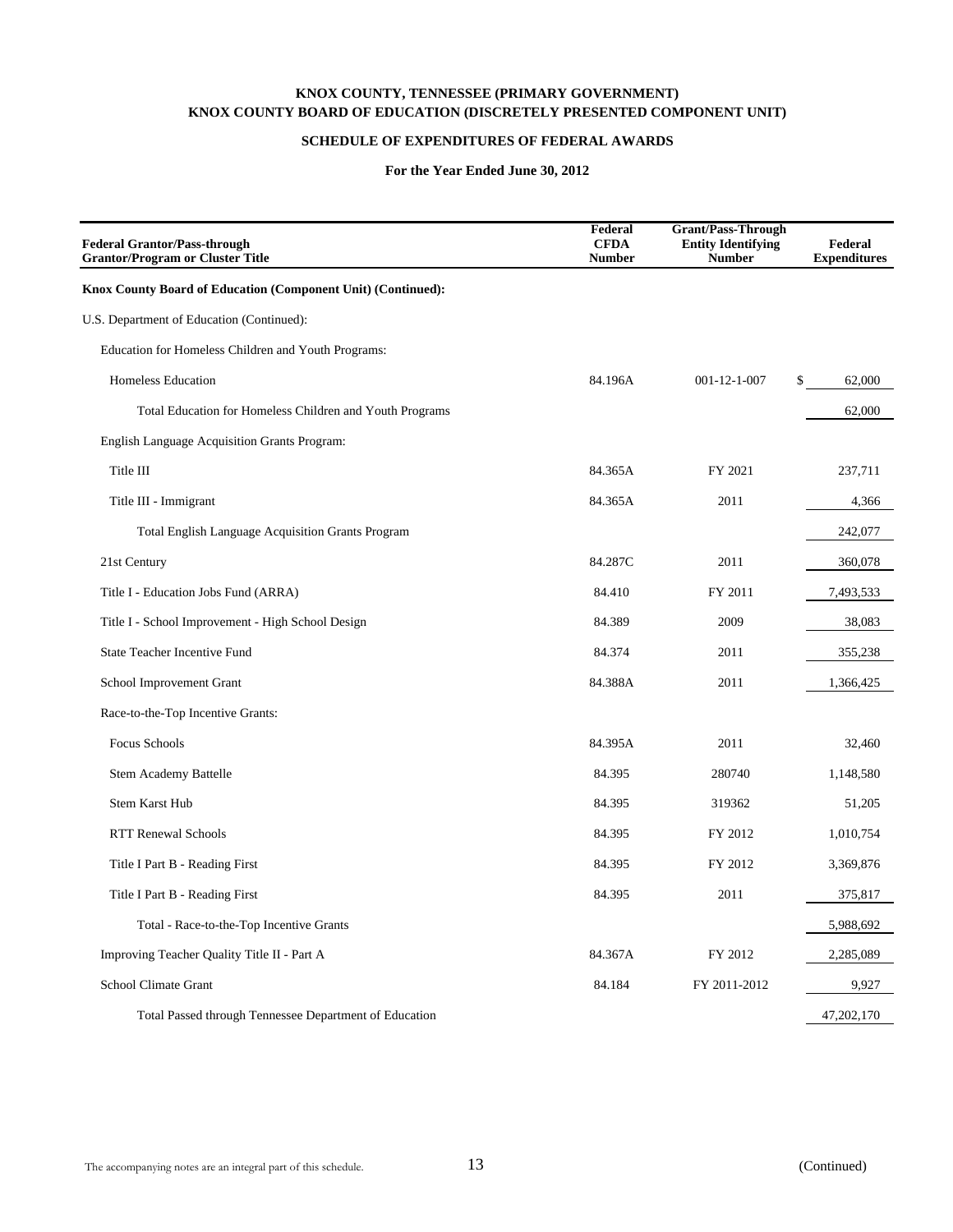### **KNOX COUNTY, TENNESSEE (PRIMARY GOVERNMENT) KNOX COUNTY BOARD OF EDUCATION (DISCRETELY PRESENTED COMPONENT UNIT)**

#### **SCHEDULE OF EXPENDITURES OF FEDERAL AWARDS**

| <b>Federal Grantor/Pass-through</b><br><b>Grantor/Program or Cluster Title</b>    | Federal<br><b>CFDA</b><br><b>Number</b> | <b>Grant/Pass-Through</b><br><b>Entity Identifying</b><br><b>Number</b> | Federal<br><b>Expenditures</b> |
|-----------------------------------------------------------------------------------|-----------------------------------------|-------------------------------------------------------------------------|--------------------------------|
| Knox County Board of Education (Component Unit) (Continued):                      |                                         |                                                                         |                                |
| U.S. Department of Education (Continued):                                         |                                         |                                                                         |                                |
| Passed through Tennessee Department of Human Services:                            |                                         |                                                                         |                                |
| Case Manager                                                                      | 84.126                                  | GG-08-22112-04                                                          | \$<br>13,963                   |
| Total Passed through Tennessee Department of Human Services                       |                                         |                                                                         | 13,963                         |
| Total U.S. Department of Education                                                |                                         |                                                                         | 49,997,963                     |
| U.S. Department of Health and Human Services:                                     |                                         |                                                                         |                                |
| School Based Health Center                                                        | 93.501                                  | C12CS21929-01-00                                                        | 172,735                        |
| Total passed through U.S. Department of Health and Human Services                 |                                         | <b>MOU</b>                                                              | 172,735                        |
| Total Federal Financial Assistance--Knox County Board of Education Component Unit |                                         |                                                                         | 66, 101, 515                   |
| <b>Total Federal Financial Assistance</b>                                         |                                         |                                                                         | 75,473,396                     |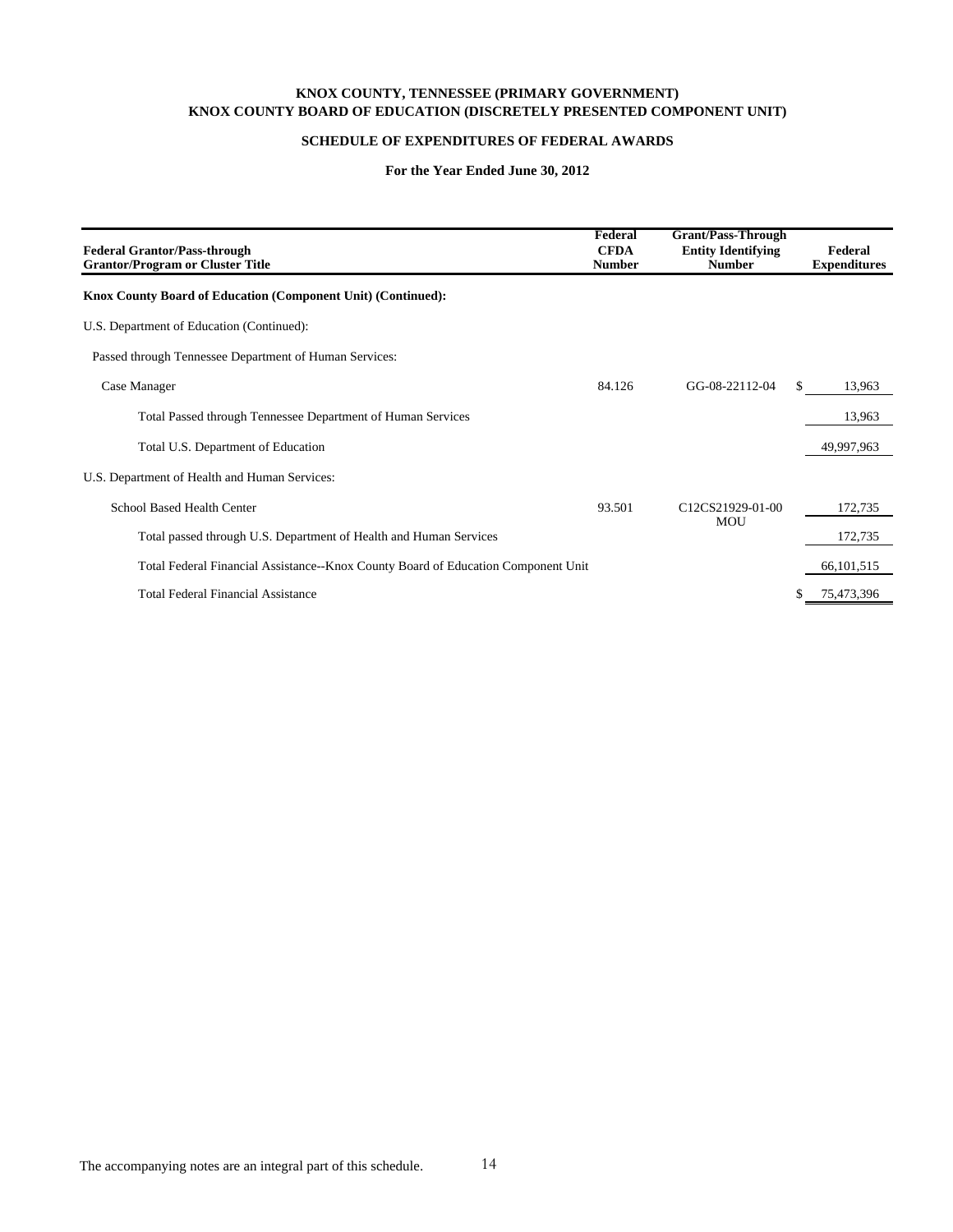## **KNOX COUNTY, TENNESSEE (PRIMARY GOVERNMENT) AND KNOX COUNTY BOARD OF EDUCATION (DISCRETELY PRESENTED COMPONENT UNIT**

## **SCHEDULE OF EXPENDITURES OF STATE AWARDS**

| <b>Program Title</b>                                | Identifying<br><b>Number</b> | <b>State</b><br><b>Expenditures</b> |
|-----------------------------------------------------|------------------------------|-------------------------------------|
| <b>Knox County, Tennessee (Primary Government):</b> |                              |                                     |
| Tennessee Department of Corrections:                |                              |                                     |
| Community Corrections (CAPP)                        | GG-11-32083-01               | \$<br>656,455                       |
| <b>Total Tennessee Department of Corrections</b>    |                              | 656,455                             |
| Tennessee Commission on Children and Youth:         |                              |                                     |
| Children Services - Youth Officer                   | GG-10-29763-00               | 9,000                               |
| Total Tennessee Commission on Children and Youth    |                              | 9,000                               |
| Tennessee Secretary of State:                       |                              |                                     |
| <b>General Library Services</b>                     | GG-12-37520                  | 45,500                              |
| <b>Total Tennessee Department of State</b>          |                              | 45,500                              |
| Tennessee Environment and Conservation:             |                              |                                     |
| Waste Tire                                          | Z-08-213020-02               | 360,645                             |
| Used Oil                                            | GG-12-38009                  | 14,636                              |
| <b>Total Tennessee Environment and Conservation</b> |                              | 375,281                             |
| Tennessee Department of Health:                     |                              |                                     |
| <b>Tuberculosis Nursing</b>                         | GG-12-36641-00               | 281,924                             |
| Immunization                                        | GG-11-34918-00               | 49,293                              |
| Immunization                                        | GG-12-38491-00               | 43,040                              |
| <b>Sexual Transmitted Disease</b>                   | GG-12-37670-00               | 7,888                               |
| <b>Sexual Transmitted Disease</b>                   | GG-11-35266-00               | 16,750                              |
| <b>Family Planning</b>                              | GU-12-35270-00               | 40,400                              |
| Oral Health                                         | GG-12-35512                  | 219,000                             |
| <b>Adolescent Pregnancy</b>                         | GG-10-29670-02               | 44,797                              |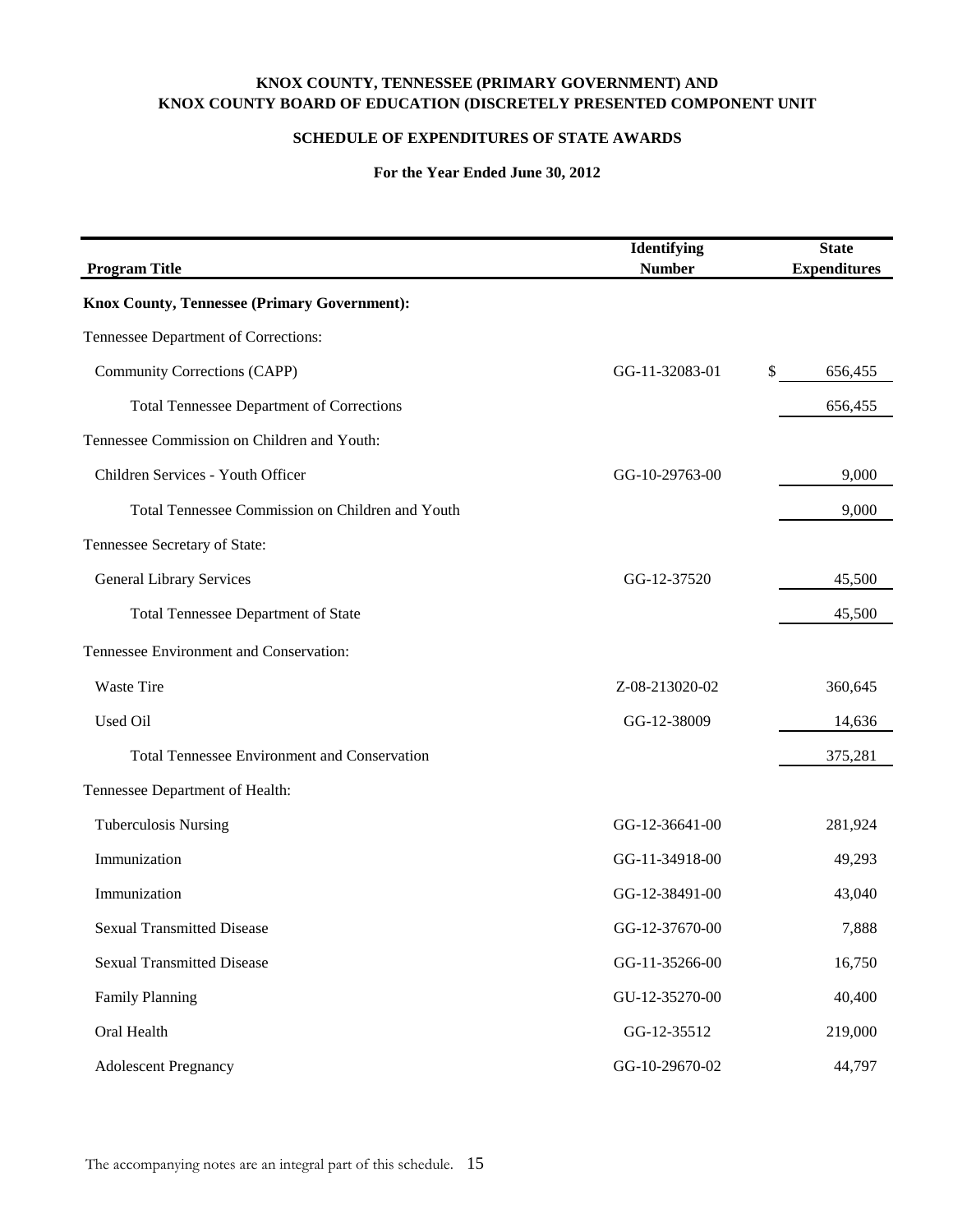## **KNOX COUNTY, TENNESSEE (PRIMARY GOVERNMENT) AND KNOX COUNTY BOARD OF EDUCATION (DISCRETELY PRESENTED COMPONENT UNIT**

## **SCHEDULE OF EXPENDITURES OF STATE AWARDS**

| <b>Program Title</b>                                              | Identifying<br><b>Number</b> | <b>State</b><br><b>Expenditures</b> |
|-------------------------------------------------------------------|------------------------------|-------------------------------------|
| Knox County, Tennessee (Primary Government) (Continued):          |                              |                                     |
| Tennessee Department of Health (Continued):                       |                              |                                     |
| <b>EPSDT</b> Tenndercare                                          | GG-12-36270                  | \$<br>287,672                       |
| Children's Special Services                                       | GG-12-36616-00               | 74,600                              |
| TennCare EPSDT Child in DCS                                       | <b>NONE</b>                  | 99,272                              |
| <b>Adult Emergency Dental Services</b>                            | GG-12-36920                  | 159,600                             |
| Help Us Grow Successfully                                         | GG-12-35511-00               | 223,219                             |
| Total Tennessee Department of Health                              |                              | 1,547,455                           |
| Tennessee Department of Agriculture - Forestry Division:          |                              |                                     |
| TAEP FY2012 Tree Planting Project                                 | Edison 0000005873            | 2,660                               |
| Total Tennessee Department of Agriculture - Forestry Division     |                              | 2,660                               |
| Tennessee Department of Transportation:                           |                              |                                     |
| <b>Litter Grant</b>                                               | Edison 25565                 | 135,734                             |
| Total Tennessee Department of Transportation                      |                              | 135,734                             |
| Tennessee Department of Military:                                 |                              |                                     |
| FEMA Disaster Recovery - April 2011 Storm                         | FEMA 1974 DR TN              | 10,730                              |
| FEMA Disaster Recovery - June 2011 Storm                          | FEMA 4005 DR TN              | 10,740                              |
| <b>TEMA Stormwater Management</b>                                 | HMGP-1821-003                | 10,349                              |
| Total Tennessee Department of Military                            |                              | 31,819                              |
| Total State Financial Assistance - Knox County Primary Government |                              | \$<br>2,803,904                     |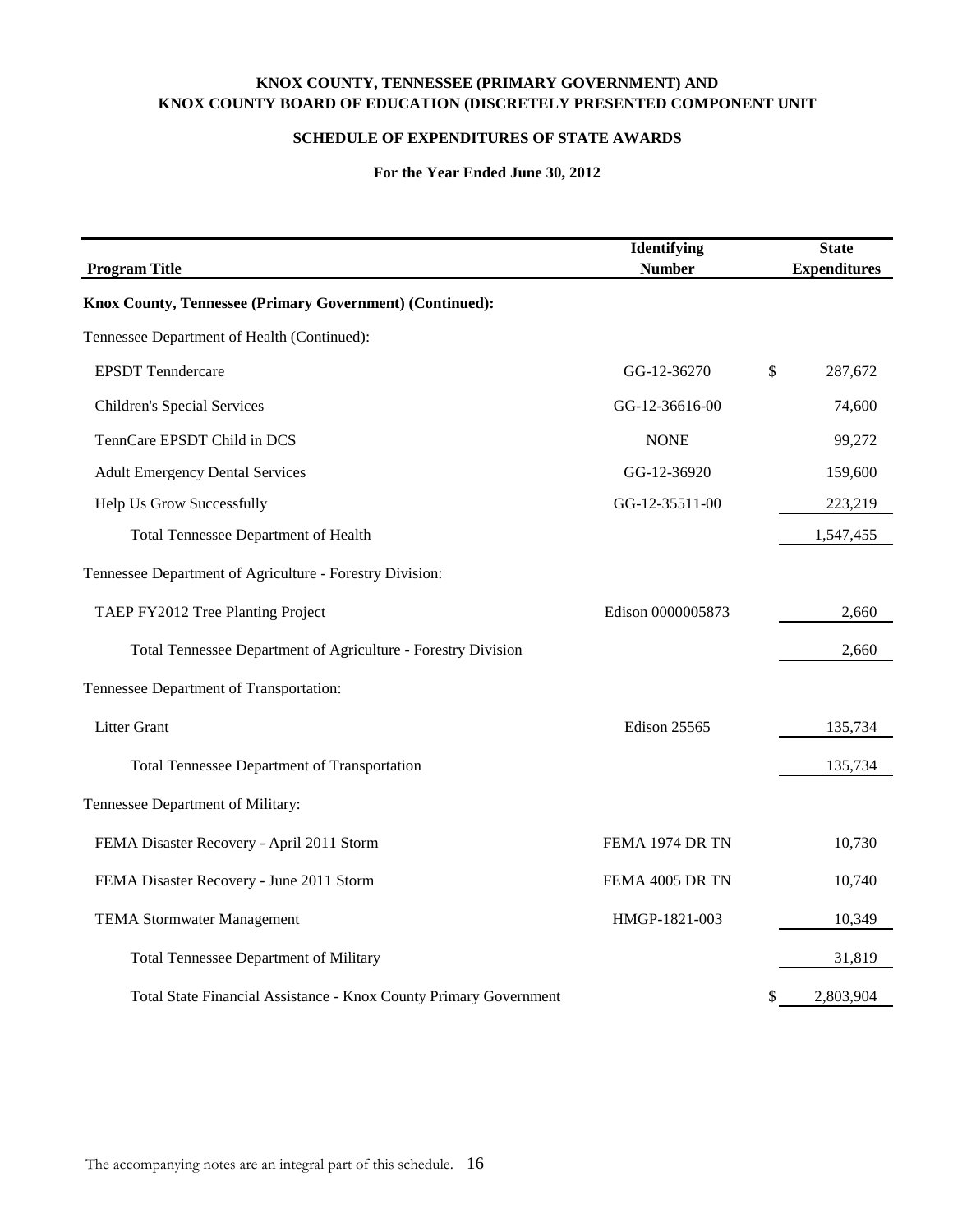## **KNOX COUNTY, TENNESSEE (PRIMARY GOVERNMENT) AND KNOX COUNTY BOARD OF EDUCATION (DISCRETELY PRESENTED COMPONENT UNIT)**

## **SCHEDULE OF EXPENDITURES OF STATE AWARDS**

| <b>Program Title</b>                                                                  | Identifying<br><b>Number</b> | <b>State</b><br><b>Expenditures</b> |
|---------------------------------------------------------------------------------------|------------------------------|-------------------------------------|
| <b>Knox County Board of Education (Component Unit):</b>                               |                              |                                     |
| Tennessee Department of Labor and Workforce Development:                              |                              |                                     |
| <b>Adult Education</b>                                                                | DG1131220<br>PO7334          | \$<br>43,382                        |
| <b>Adult Education FY 2012</b>                                                        | PO13210                      | 35,419                              |
| <b>EL Civics</b>                                                                      | DG1131219<br>PO7026          | 5,335                               |
| <b>EL Civics FY 12</b>                                                                | DG1234580<br>PO13044         | 7,989                               |
| Total Tennessee Department of Labor and Workforce Development                         |                              | 92,125                              |
| Total State Financial Assistance -<br>Knox County Board of Education (Component Unit) |                              | 92,125                              |
| <b>Total State Financial Assistance</b>                                               |                              | 2,896,029                           |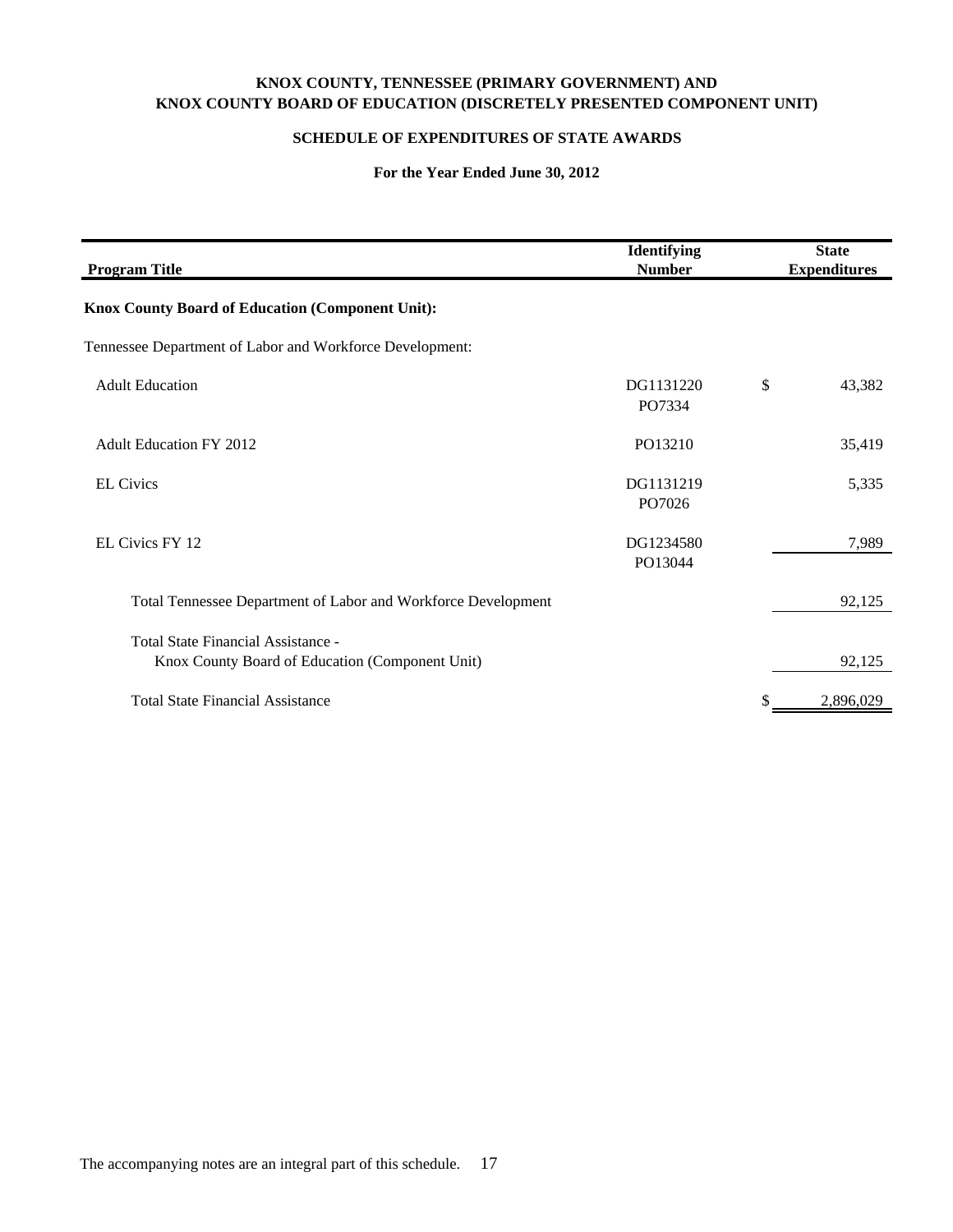## **NOTES TO SCHEDULES OF EXPENDITURES OF FEDERAL AND STATE AWARDS**

## **For the Year Ended June 30, 2012**

## **NOTE 1 - BASIS OF PRESENTATION**

The accompanying schedule of expenditures of federal awards includes the federal grant activity of Knox County, Tennessee, and its discretely presented component unit, Knox County Board of Education, (the County), and is presented on the modified accrual basis of accounting. The information in this schedule is presented in accordance with the requirements of OMB Circular A-133, *Audits of States and Local Governments and Non-Profit Organizations*. Therefore, some amounts presented in this schedule may differ from amounts presented in, or used in the preparation of, the Comprehensive Annual Financial Report.

Federal awards include all grants, contracts, and similar agreements entered into directly between the County and agencies and departments of the federal government, and all subawards to the County by nonfederal organizations pursuant to federal grants, contracts, and similar agreements.

In compliance with Tennessee state law, the accompanying schedule of expenditures of state awards is also included in this report. This schedule presents all state funded financial awards, as defined by the State Comptroller's Office, and is prepared and presented in a manner consistent with the schedule of expenditures of federal awards.

## **NOTE 2 - LOANS OUTSTANDING**

The County had the following loan funding balances outstanding at June 30, 2012. All of the loan additions are represented by program expenditures, but only a portion comes from the federal grant with the remainder from program income:

| <b>Cluster / Program Title</b>        | <b>CFDA Number</b> | <b>FY 2012 Loan</b><br><b>Funding</b> | Outstanding<br><b>Balance</b> |
|---------------------------------------|--------------------|---------------------------------------|-------------------------------|
| Community Development Block Grant     | 14.218             | 34.896 \$                             | 1.245.336                     |
| HOME Investment Partnerships Programs | 14.239             | -                                     | 1.546.567                     |

### **NOTE 3 - SUBRECIPIENTS**

Of the federal expenditures presented in the schedule, the County provided federal awards to subrecipients as follows:

|                                                     | <b>CFDA Number</b> |     | <b>Amounts</b><br><b>Provided to</b><br><b>Subrecipients</b> |
|-----------------------------------------------------|--------------------|-----|--------------------------------------------------------------|
| <b>Community Development Block Grant</b>            | 14.218             | S   | 1,028,232                                                    |
| <b>HOME Investment Partnerships Programs</b>        | 14.239             |     | 51,032                                                       |
| ARRA Energy Efficiency and Conservation Block Grant | 81.128             |     | 26,000                                                       |
| <b>Total Subrecipient Awards</b>                    |                    | \$. | 1,105,264                                                    |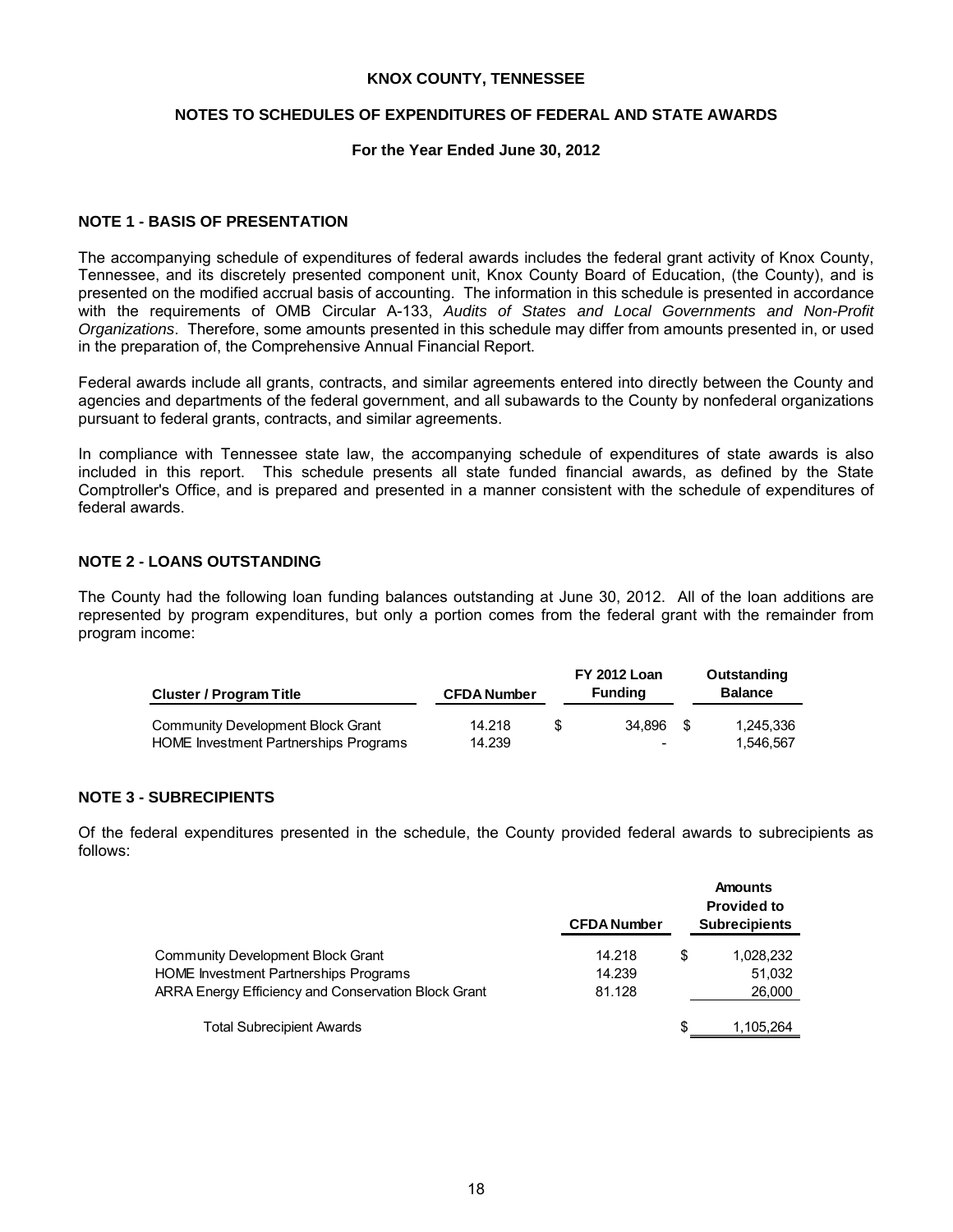## **NOTE 4 - NON-CASH ASSISTANCE**

The County is the recipient of certain federal awards that do not result in cash receipts or disbursements, including distribution of U.S. Department of Agriculture (USDA) Food Commodities, which are valued based on a USDA price list obtained from the Tennessee Department of Agriculture.

## **NOTE 5 – INDIRECT COSTS**

A number of the County's federal and state funded programs allow indirect costs to be charged and include them as a line item in the grant budget. However, if the grant budget does not specifically provide for indirect costs to be charged, none of the indirect costs are reported as costs to the grantor nor are the costs included or presented in the schedules of expenditures of federal and state awards.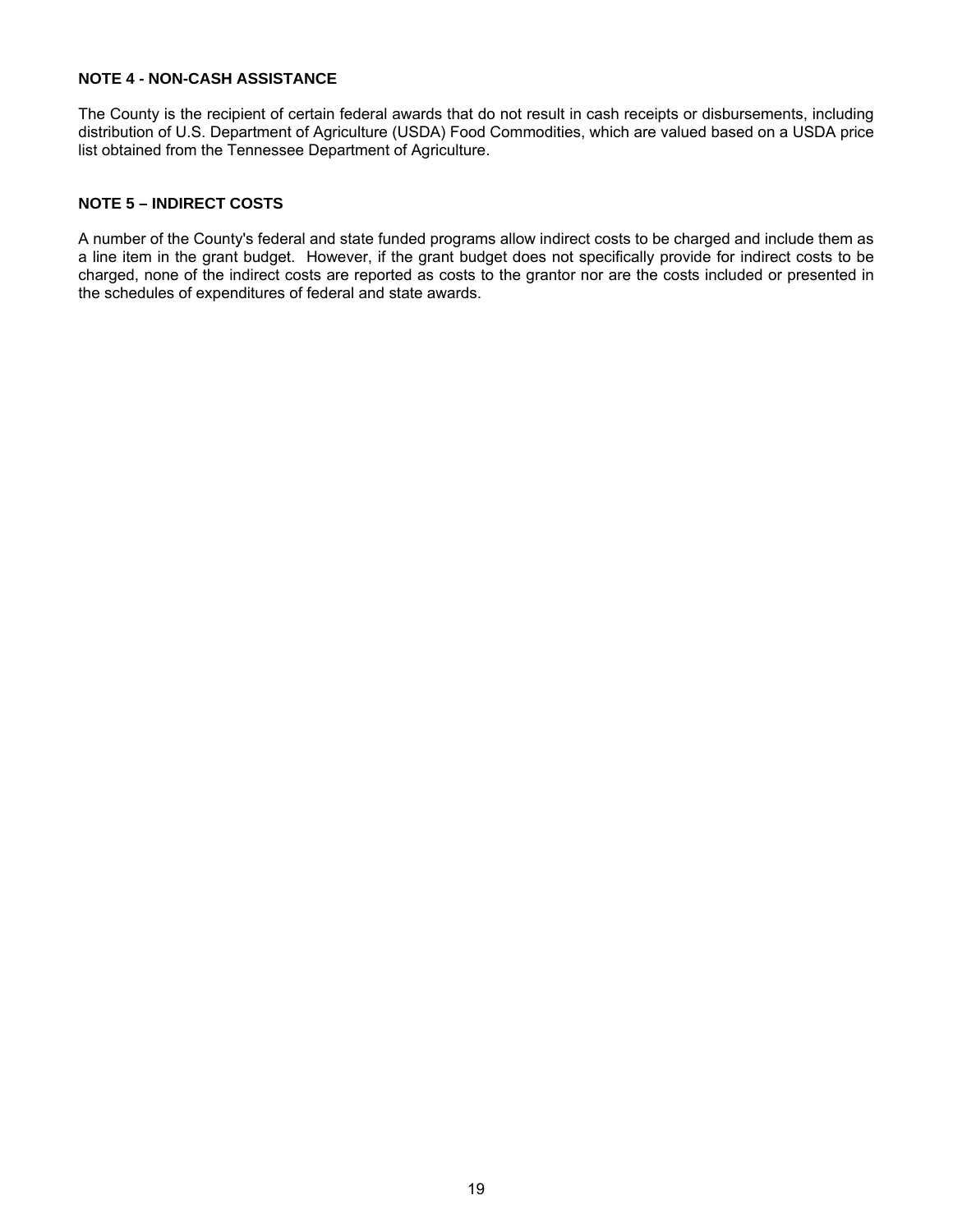## **SCHEDULE OF FINDINGS AND QUESTIONED COSTS**

## **For the Year Ended June 30, 2012**

## **Section I - Summary of Auditors' Results**

## **Financial Statements**

Type of auditors' report issued: Unqualified

Internal control over financial reporting:

| $\bullet$ | Material weakness(es) identified?                     | $\mathsf{X}$ | ves | no            |
|-----------|-------------------------------------------------------|--------------|-----|---------------|
| $\bullet$ | Significant deficiency(ies) identified?               | X yes        |     | none reported |
|           | Noncompliance material to financial statements noted? |              | ves | no            |

## **Federal Awards**

Internal control over major federal programs:

| Material weakness(es) identified?       | ves | $\mathsf{X}$ |               |
|-----------------------------------------|-----|--------------|---------------|
| Significant deficiency(ies) identified? | ves | X            | none reported |

Type of auditors' report issued on compliance for major federal programs: Unqualified

Any audit findings disclosed that are required to be reported in accordance with Section 510(a) of Circular A-133 yes X no

Major federal programs for Knox County, Tennessee for the fiscal year ended June 30, 2012 are:

| Program Name                           | CFDA#   |
|----------------------------------------|---------|
| Title I Part A Program Cluster         |         |
| Title I - Part A                       | 84.010A |
| Title I – Part A (ARRA)                | 84.389  |
| Special Education (IDEA) Cluster       |         |
| Special Education - IDEA Part B        | 84.027A |
| Special Education - Preschool          | 84.173A |
| Special Education - IDEA Part B (ARRA) | 84.391A |
| Special Education - Preschool (ARRA)   | 84.392A |
| Career and Technical Education         | 84.048A |
| Race to the Top (ARRA)                 | 84.395  |
| Education Jobs Fund (ARRA)             | 84.410  |
| Teacher Incentive Fund                 | 84.374A |
| <b>Homeland Security Grant Program</b> | 97.067  |
| Air Pollution Control Program          | 66.001  |
| <b>Edward Byrne Drug Court</b>         | 16.579  |

Dollar threshold used to distinguish between Type A & Type B programs: \$ 2,264,202

| Auditee qualified as low-risk auditee? |  |
|----------------------------------------|--|
|----------------------------------------|--|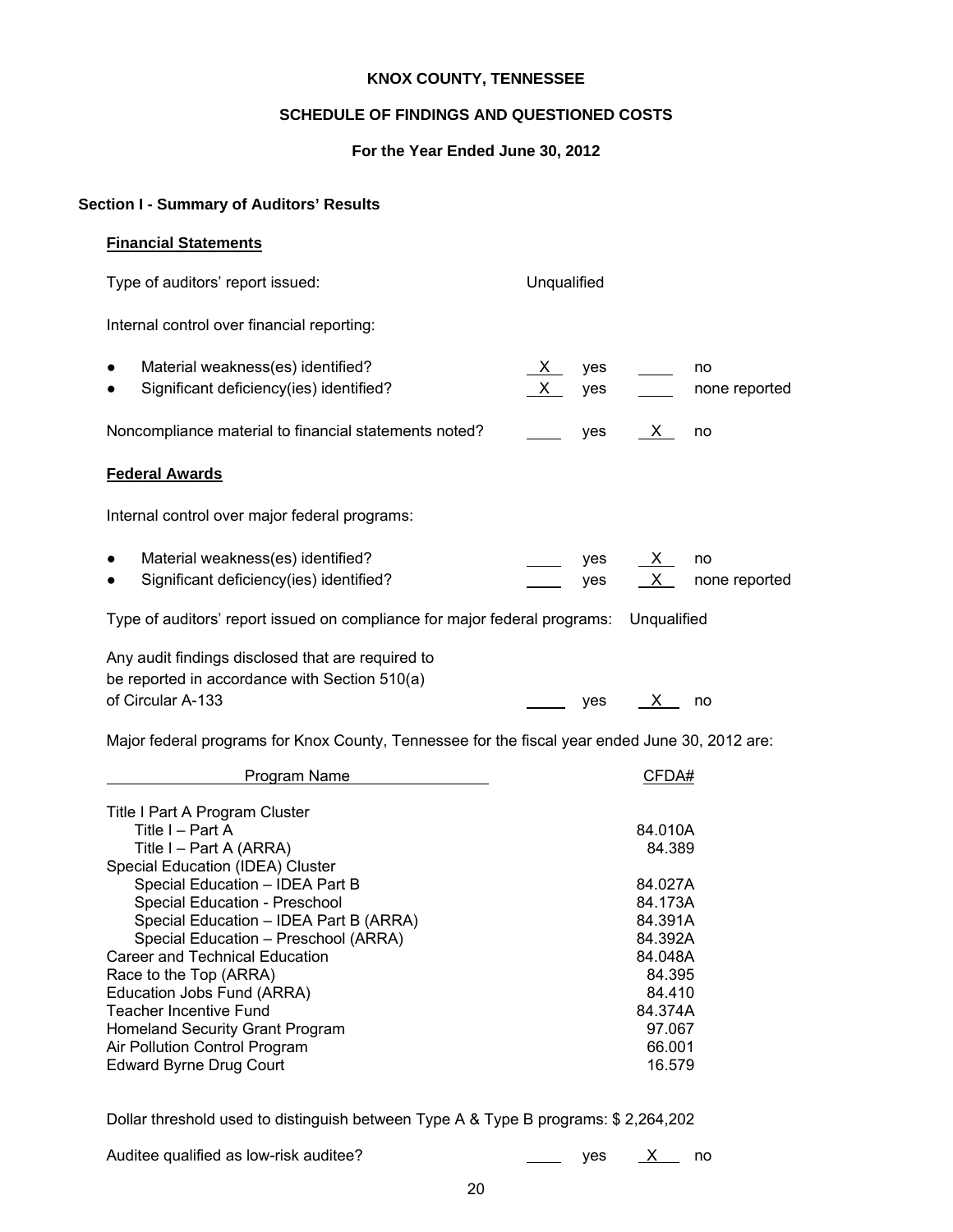## **SCHEDULE OF FINDINGS AND QUESTIONED COSTS (Continued)**

## **For the Year Ended June 30, 2012**

### **Section II - Financial Statement Findings**

#### **Prior Year Audit Finding:**

### **2011-1 GENERAL GOVERNMENT, Financial Reporting at the Trustee's Office:**

The Trustee's Office (Trustee) has oversight responsibility related to the processing of approximately \$800 million in transactions annually, and it closely coordinates these efforts with the Finance Department. These transactions are reported on various schedules presented in the County's CAFR. Further, it is responsible for reconciling approximately 30 bank accounts monthly. During FY 2011, we observed the following:

- a. The Trustee's Office was unable to produce the schedules required for the CAFR timely. The final schedules which appropriately balanced were not submitted to the Finance Department until approximately four months after year-end.
- b. The draft schedules produced by the Trustee's Office at various iterations through the closing process did not balance.
- c. The system generated reports documenting the preparation of the monthly bank statement reconciliations indicates that bank reconciliations were not prepared timely throughout FY 2011.

We recommend that the Trustee's Office, in close coordination with the Finance Department, develop detailed procedures documenting the production of the schedules to be provided for CAFR preparation. These procedures should be very specific, including documenting the format and content of the various system generated reports needed to support these schedules. These procedures should further document the system generated information necessary to perform the monthly bank reconciliations within 30 days of year end.

Finally, given that this finding has been recurring in nature as it relates to the Combined Schedule of Assets and Liabilities, Combined Schedule of Cash Receipts, Disbursements and Balances, and Combined Analysis of Fee and Commission Accounts schedules which are provided for CAFR reporting purposes (CAFR schedules), we recommended that the Audit Committee:

- Review and approve the newly developed policies and procedures over the Trustees Office closing process: and
- Require that the Trustees Office provide the Audit Committee with the CAFR schedules at least quarterly during the fiscal year and provide verification that the monthly bank reconciliations have been completed timely to ensure that the newly established policies and procedures are operating effectively.

#### **Management Prior Year Response**

• The Trustee's Office agrees that the final balanced CAFR schedules required for the CAFR were not submitted to the Finance Department until approximately four months after year-end. The schedules were, however, submitted within a timeframe that allowed for timely issuance of the Knox County financial statements taken as a whole. While there were agreed upon deadlines for the submission of these schedules between KPMG and the Finance Department, we would point out that the statutory and GFOA deadlines for publication and submission of the County's CAFR without requesting an extension are six months after fiscal year end or December 31<sup>st</sup> for Knox County.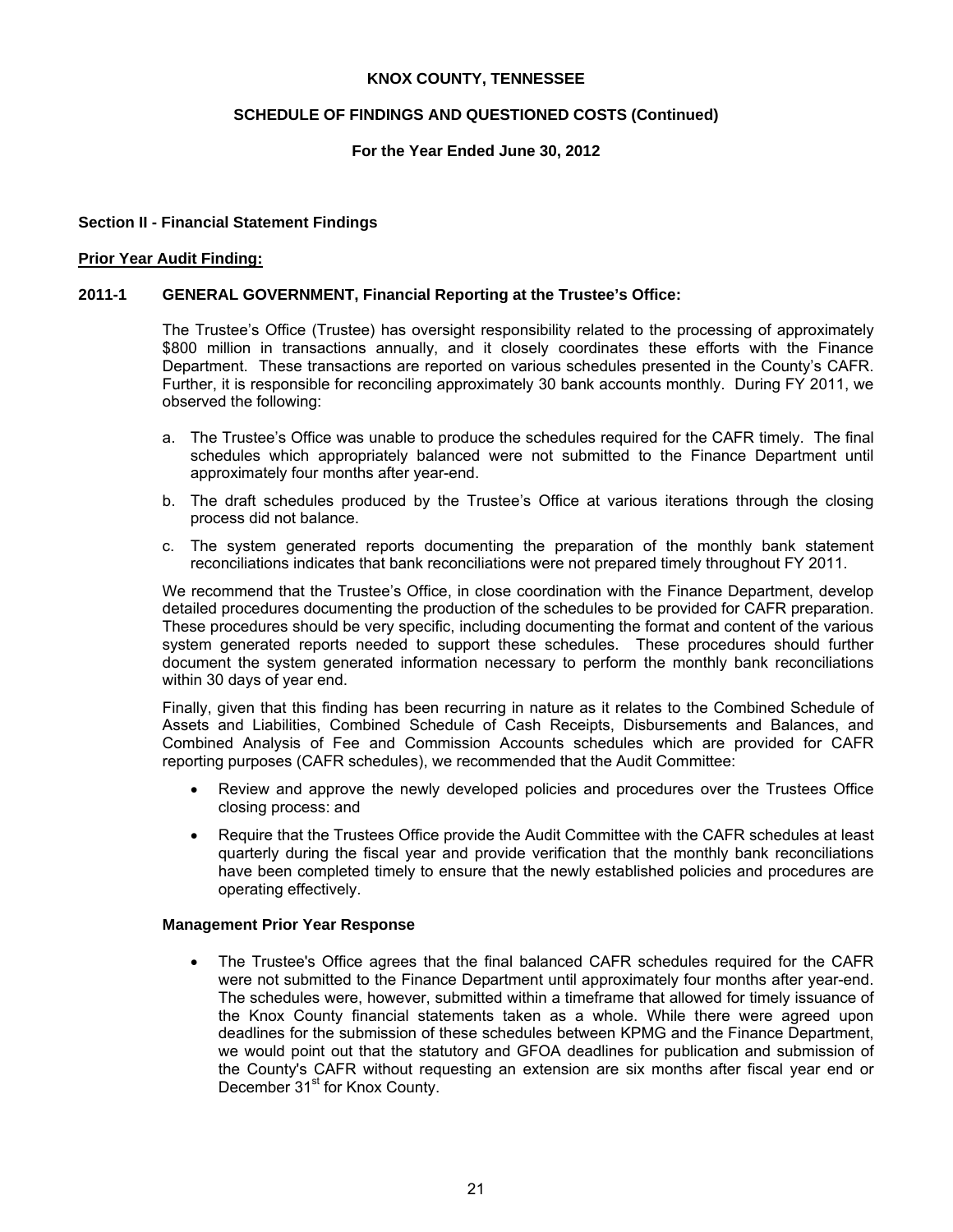#### **SCHEDULE OF FINDINGS AND QUESTIONED COSTS (Continued)**

**For the Year Ended June 30, 2012** 

#### **Section II - Financial Statement Findings (Continued)**

#### **Prior Year Audit Finding (Continued):**

#### **2011-1 GENERAL GOVERNMENT, Financial Reporting at the Trustee's Office (Continued):**

FY 2011 was a transition year with the implementation of new financial accounting software by Knox County. During this transition, finalizing all reconciliations and schedules took more time and a lot more effort than anyone anticipated, and given this the Trustee's Office chose to err on the side of accuracy versus internal deadlines. Finally, both the Finance Department and this office were posting necessary changes to multiple accounts until at least the end of October so earlier submission of finalized schedules was not possible.

- The Trustee's Office agrees that several of the draft schedules produced by this office were out of balance but these issues were noted and further investigated. This involved a line by line review of several thousands of lines of transactions posted external to this office. As mentioned previously, this was a transition year due to the new financial system implementation and as a result of this implementation this office did not have access to the County fund side of the system until the end of September 2011 and thus investigation of this sort was almost impossible until that access was finally put in place. The majority of eliminations and reclassifications to bring the CAFR schedules into balance related to items posted outside this office that needed to be investigated as described.
- The Trustee's Office agrees that not all bank accounts were reconciled in a timely fashion during fiscal year 2011. While this was not an issue in the previous fiscal year, as mentioned previously the transition to the County's new financial system made the bank reconciliation process substantially more difficult and required significantly more time. During this transition period resulting from implementation, we have had to completely redesign the bank reconciliation process and further implement additional posting process changes for both this office and the County Finance Department. Again, however, the reconciliations were completed within a timeframe that allowed for timely issuance of the Knox County financial statements taken as a whole.

With regard to the recommendations the Trustee's Office will work closely with the Finance Department as indicated to develop appropriate documentation related to the closing process. We will also work diligently to enhance interoffice communications with the Finance Department.

This office has already drafted CAFR schedules for the quarter ended September 30, 2011 and will present those schedules and the CAFR schedules for the quarter ending December 31, 2011 to the Audit Committee at its January 2012 meeting. Bank reconciliations for the month ended two months prior to the Audit Committee meeting date will be offered for inspection if the Committee so requests, as the immediate preceding month's bank reconciliations will still be in process.

Additionally, the Trustee's Office has already assigned an additional staff member to help with monthly reconciliations and is in the process of hiring an additional accountant to allow for a 'Cash Manager' who can oversee and troubleshoot the bank reconciliations and reconciliation process. We are also now working directly with the software vendor support for the County's financial accounting system to identify both system settings and process modifications necessary to eliminate the remaining issues with the bank reconciliations. We anticipate further posting process changes and enhancements that will impact both the Finance Department and this office, but should ultimately reduce the extensive amount of additional time now required in the bank reconciliation process.

**Current Year Status** - During FY 2012 items (a) and (b) were improved. Item (c) was not corrected. See additional comments in the current year finding 2012-1.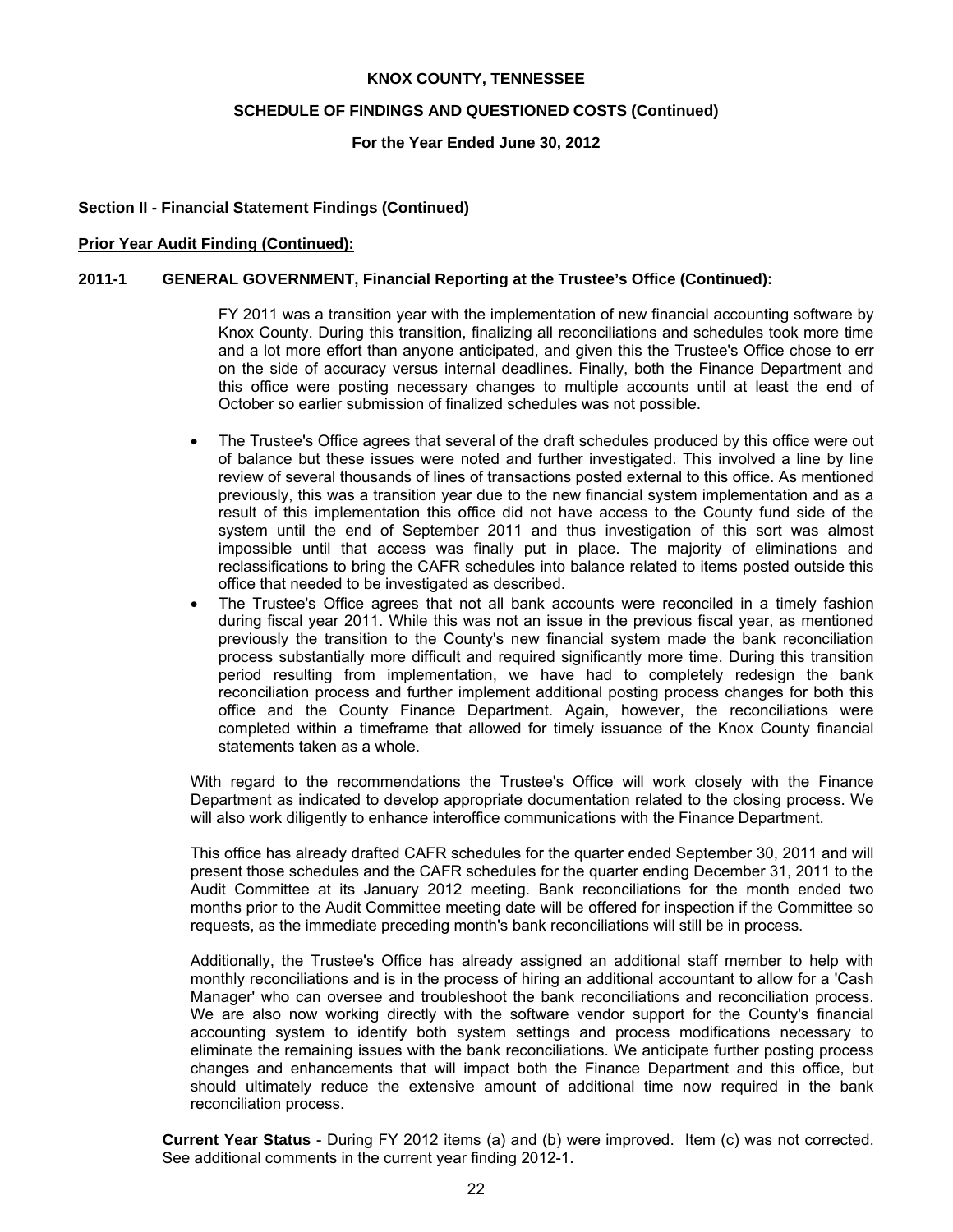#### **SCHEDULE OF FINDINGS AND QUESTIONED COSTS (Continued)**

#### **For the Year Ended June 30, 2012**

#### **Section II - Financial Statement Findings (Continued)**

#### **Current Year Audit Findings:**

#### **2012-1 Bank and Investment Account Reconciliations – Trustee's Office**

**Criteria or Specific Requirement** - The Knox County Trustee is the treasurer of Knox County and as required by the County Charter (section 4.05) is responsible for receiving, depositing, disbursing and investing all County funds. Good internal controls require that all bank and investment accounts be reconciled to the accounting records of the Trustee's Office and the general ledger fund accounting records in the Finance Department within a timely manner. The Trustee's Office and Finance Department utilize several internal transfer accounts within the Trustee's accounting records during the year-end closing process, which complicates the reconciliation process. However, effective internal controls would suggest that bank and investment reconciliations be reviewed and approved within 30 days of the prior month.

**Condition** - During the audit it was noted that the Trustee's monthly bank reconciliations were not completed, reviewed or approved in a timely manner. The bank reconciliations for June 2012 were not completed until September 18, 2012. Also during FY 2012 several other months' reconcilements were not completely reconciled for several months. There was a current year audit adjustment resulting in a decrease of \$868,005 in the Trustee's and general fund's cash balance for June 30, 2012 resulting from an uncorrected error in a prior year. In addition, there was another overstatement of \$522,766 in the Trustee's and general fund's cash balance at June 30, 2012 resulting from an uncorrected error in a prior year which the County will correct in fiscal year 2013.

**Cause and Effect** - The Trustee's monthly bank and accounting records were not reconciled within a timely manner. Failure to timely reconcile the bank and investment accounts to accounting records could result in undetected discrepancies, material errors or limit the County's ability to dispute possible contested items or transactions with various financial institutions.

**Recommendations** - We recommend the following:

- a. Monthly bank and investment reconciliations be completed, reviewed and approved by the Trustee's Office within 30 days of the prior month.
- b. Copies of the monthly bank and investment reconciliations should be provided to the County Finance Department as part of the monthly accounting closing process and ongoing financial reporting.
- c. The Trustee's Office should evaluate the practicability and need of maintaining over 30 different bank accounts. This review could result in the combining or closing of several bank accounts which could help simplify and streamline the reconciliation process.
- d. The Trustee's Office, in conjunction with the County Finance Department, should review their monthly and year-end closing processes in order to limit or eliminate the number of reconciling items. In addition, reconciling items should be addressed each month and adjusting entries recorded as appropriate.

The Trustee's Office, in conjunction with the County Finance Department, should review the possibility of utilizing electronic fund transfers (EFT's) to pay accounts payable disbursements which could significantly reduce outstanding checks and streamline the bank reconciliation process.

e. The Trustee's Office should report to the audit committee the status of this finding until it has been corrected.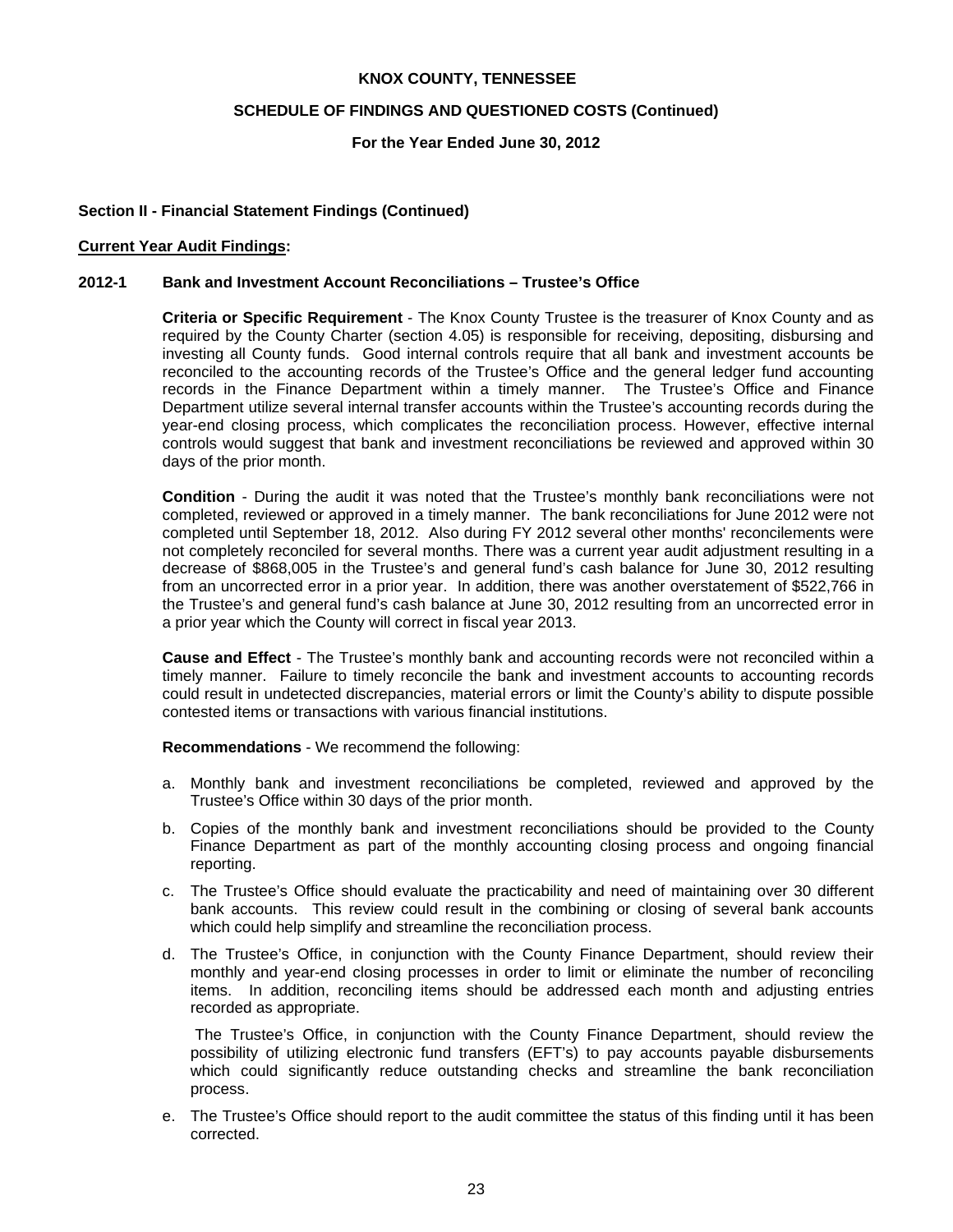#### **SCHEDULE OF FINDINGS AND QUESTIONED COSTS (Continued)**

#### **For the Year Ended June 30, 2012**

#### **Section II - Financial Statement Findings (Continued)**

#### **Current Year Audit Findings (Continued):**

#### **2012-1 Bank and Investment Account Reconciliations – Trustee's Office (Continued)**

#### **Management's Planned Corrective Actions** -

We agree with the audit comment. The Trustee's Office did not have all bank account reconciliations fully completed within 30 days of the prior month. Since the implementation of the County's current financial system this office has expended great effort to bring the bank reconciliation process into compliance with good, effective internal controls so that all bank reconciliations can be completed within 30 days of the prior month.

Although not completed within 30 days due to issues outside the control of this office, all June 30, 2012 bank reconciliations were completed by mid-September prior to submission of draft financial statements for audit review. This is the result of a tremendous effort that has included obtaining additional access to inquiry screens for revenue items posted outside of this office, working with County Finance staff to modify their revenue posting procedures to eliminate posting of transactions outside of the period being reconciled, as well as identifying all unposted transactions and uncorrected errors originating outside this office. We have also hired additional staff and reallocated current staffing resources to help us timely reconcile all bank accounts.

All bank reconciliations are currently begun as soon as bank statements become available. In conjunction with County Finance, County-wide posting procedures for banking transactions are being modified so that all bank transactions for one banking day are posted no later than the end of the subsequent business day. Additionally, County Finance will reiterate with County departments and other offices the importance of submitting deposit documentation to Finance within two days of deposit. The revised posting processes and enforcement of documentation submission timelines should alleviate the remaining issues the Trustee's Office has been unable to address that prevent this office from having "completed" reconciliations within 30 days of the end of the prior month.

Additionally, all monthly bank reconciliations will be completed no later than the end of the following month, and those completed bank reconciliations will be provided to County Finance as part of the monthly accounting closing process and ongoing financial reporting.

We believe that the revised County-wide posting procedures for banking transactions mentioned above will significantly reduce if not eliminate all reconciling items.

We are also in the process of reviewing all current bank accounts for possible elimination or combination in order to simplify and streamline the reconciliation process.

The Trustee's Office has worked with County Finance to implement electronic funds transfers (EFT's) to pay certain accounts payable disbursements on a trial basis. We will continue to work with County Finance to expand the EFT program to help reduce outstanding checks and further streamline the reconciliation process.

The two prior period errors originated with the implementation of the previous County financial system. These items have been fully resolved and should not recur in the future. All accounts will be monitored to ensure that no further problems arise.

The Trustee's Office will report to the Audit Committee on the status of this finding until it has been fully corrected.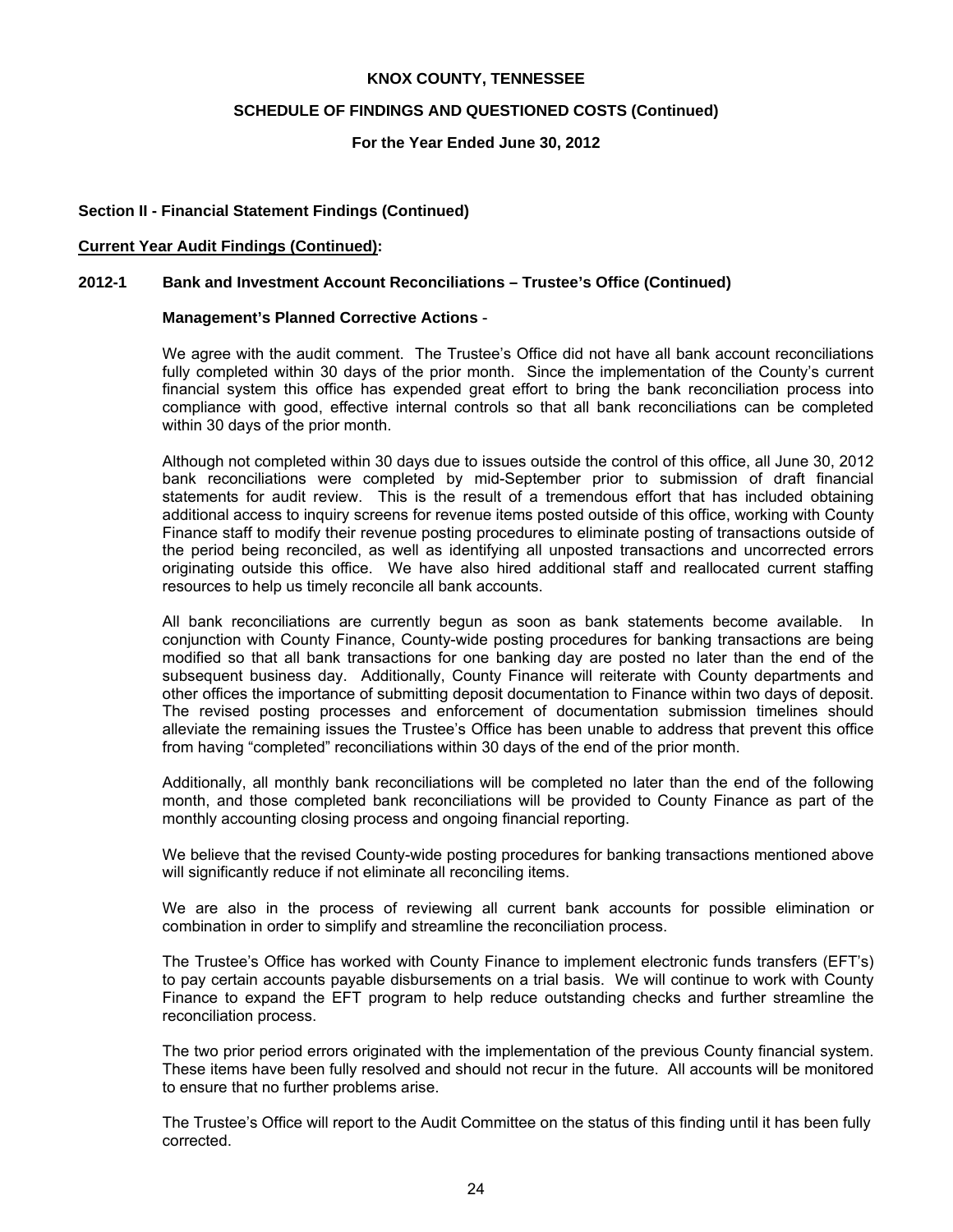#### **SCHEDULE OF FINDINGS AND QUESTIONED COSTS (Continued)**

#### **For the Year Ended June 30, 2012**

#### **Section II - Financial Statement Findings (Continued)**

#### **Current Year Audit Findings (Continued):**

#### **2012-2 Lack of Segregation of Duties over Accounting – Offices of the Clerk and Master, Register of Deeds, and Criminal and Fourth Circuit Court Clerk**

**Criteria or Specific Requirement** - Good internal controls require segregation of duties throughout the cash receipting, depositing, disbursing, bank reconciliation and recording process. Segregation of duties limits the ability of one individual from controlling all phases of financial transactions throughout the accounting process.

**Condition** - During the audit we noted that various bookkeepers and office managers perform cash receipting, deposit funds, sign checks, complete bank reconciliations and maintain the general ledgers within their respective offices.

**Cause and Effect** - Limited segregation of duties over the accounting process increases the potential risk of undetected discrepancies, material errors or inappropriate transactions.

**Recommendations** - We recommend that these offices improve the segregation of duties by:

- a. Remove the bookkeeper, or office manager, as one of the authorized check signatures.
- b. Reassign other employees to perform cash receipting.
- c. Look for other ways to maintain dual control over certain cash processes where segregation of duties is not possible due to limited staff or look for ways to improve controls with supervisory review of these transactions.

#### **Management's Planned Corrective Actions**

- **Clerk and Master:** We concur with the audit finding. The Clerk and Master will (a) personally receive and review bank statements on a monthly basis as they are received from the banks and (b) review and approve the completed bank reconciliations.
- **Register of Deeds:** We concur with the audit finding. We have removed the Office Manager, who is in charge of bookkeeping, from the authorized signatures on the checking accounts. Previously, this responsibility was given to the Office Manager as part of his financial duties. Any violation of proper internal auditing controls was unintentional. Except for the bank reconciliation, all duties mentioned in the findings are the responsibility of other employees.
- **Criminal and Fourth Circuit Court Clerk:** We concur with the audit finding and will implement the following:
	- a. require two signatures on all checks,
	- b. the Criminal and Fourth Circuit Court Clerk will sign and date the bank reconciliations, and
	- c. the office managers will limit cash receipting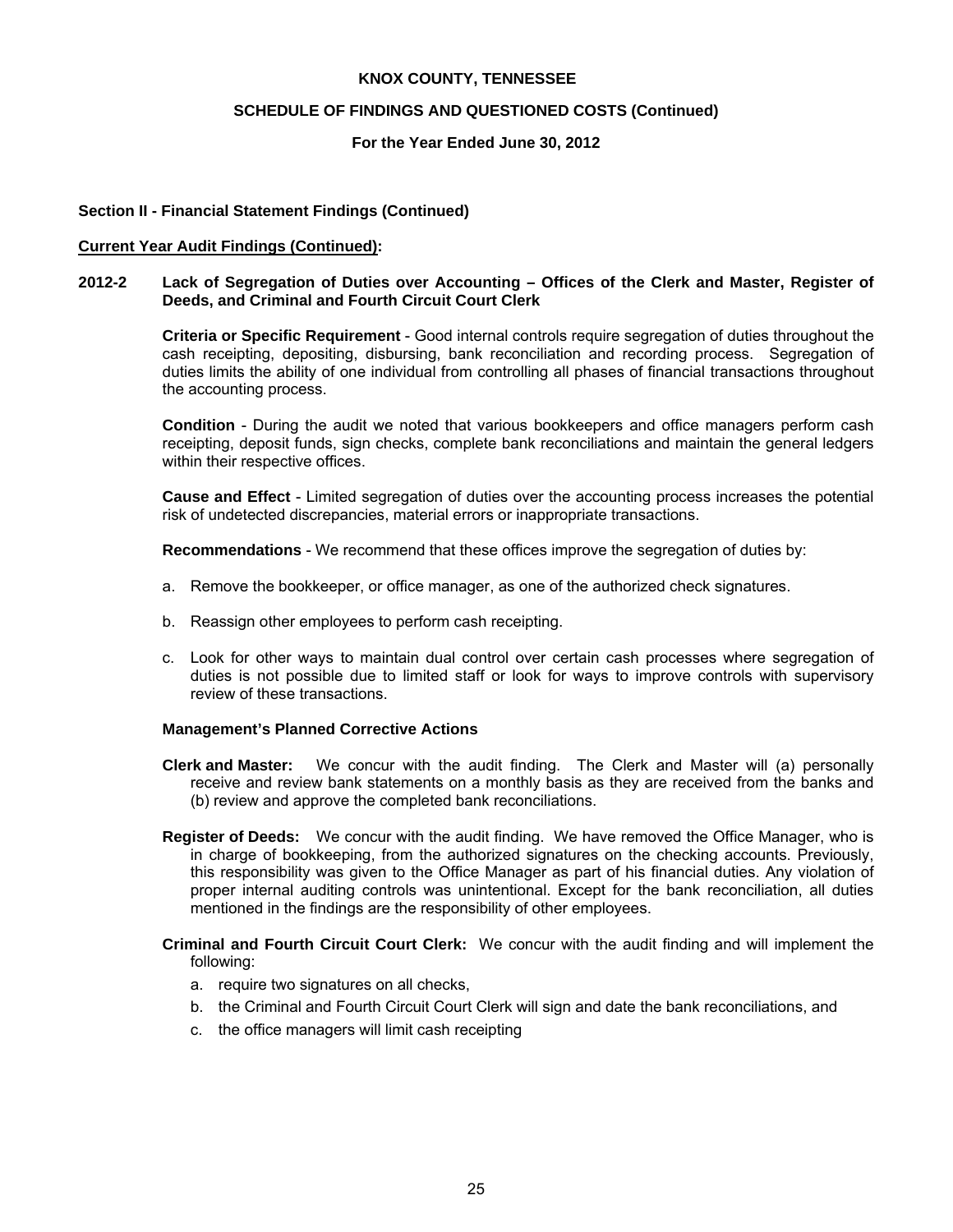#### **SCHEDULE OF FINDINGS AND QUESTIONED COSTS (Continued)**

#### **For the Year Ended June 30, 2012**

#### **Section II - Financial Statement Findings (Continued)**

#### **Current Year Audit Findings (Continued):**

#### **2012-3 Cash Receipting Processes - Offices of the Mayor (Codes, Parks and Recreation, and Probation), Circuit and General Sessions Court Clerk, and Clerk and Master**

 **Criteria or Specific Requirement** – Good internal controls require that individual cashiers operate from a separate cash drawer, prepare daily reconciliation reports and that supervisors review and approve daily reconciliation reports to improve accountability. Segregation of duties limits the ability of one person to control all steps within the cash receipting and depositing process.

**Condition** – During the audit we noted the following:

- a. It was noted that more than one cashier could use the same cash drawer throughout the day when collecting payments. This situation reduces the individual cashier's accountability.
- b. In the Circuit and General Sessions Court Clerk's Office (Juvenile Court) it was noted that any cashier can void receipts without a supervisor's approval.
- c. The Codes Department occasionally uses generic receipt books without the Knox County logo. These manual receipt books are pre-numbered and purchased periodically with several gaps in the receipt numbers.
- d. The Parks and Recreation Department does not utilize an electronic cash receipting system but instead uses excel to document each manual receipt transaction. In addition, the department has a \$150 petty cash fund that is also used as a change fund in the cash receipting process.
- e. The Parks and Recreation Department has an office supervisor who is collecting cash receipts without another employee review or approval of their daily cash receipts and deposits.
- f. The Probation Department's Office employee prepares the daily cash receipt and deposit reconciliation reports and deposits funds without a supervisory review and approval.

**Cause and Effect** – Cashiers cannot be held accountable for daily cash receipts of payments. Possible discrepancies cannot be traced back to the individual cashier who is responsible for the transaction. The lack of segregation of duties and a supervisory level review and approval of daily cash receipts reports increases the risk of possible discrepancies, misclassifications or other undetected errors.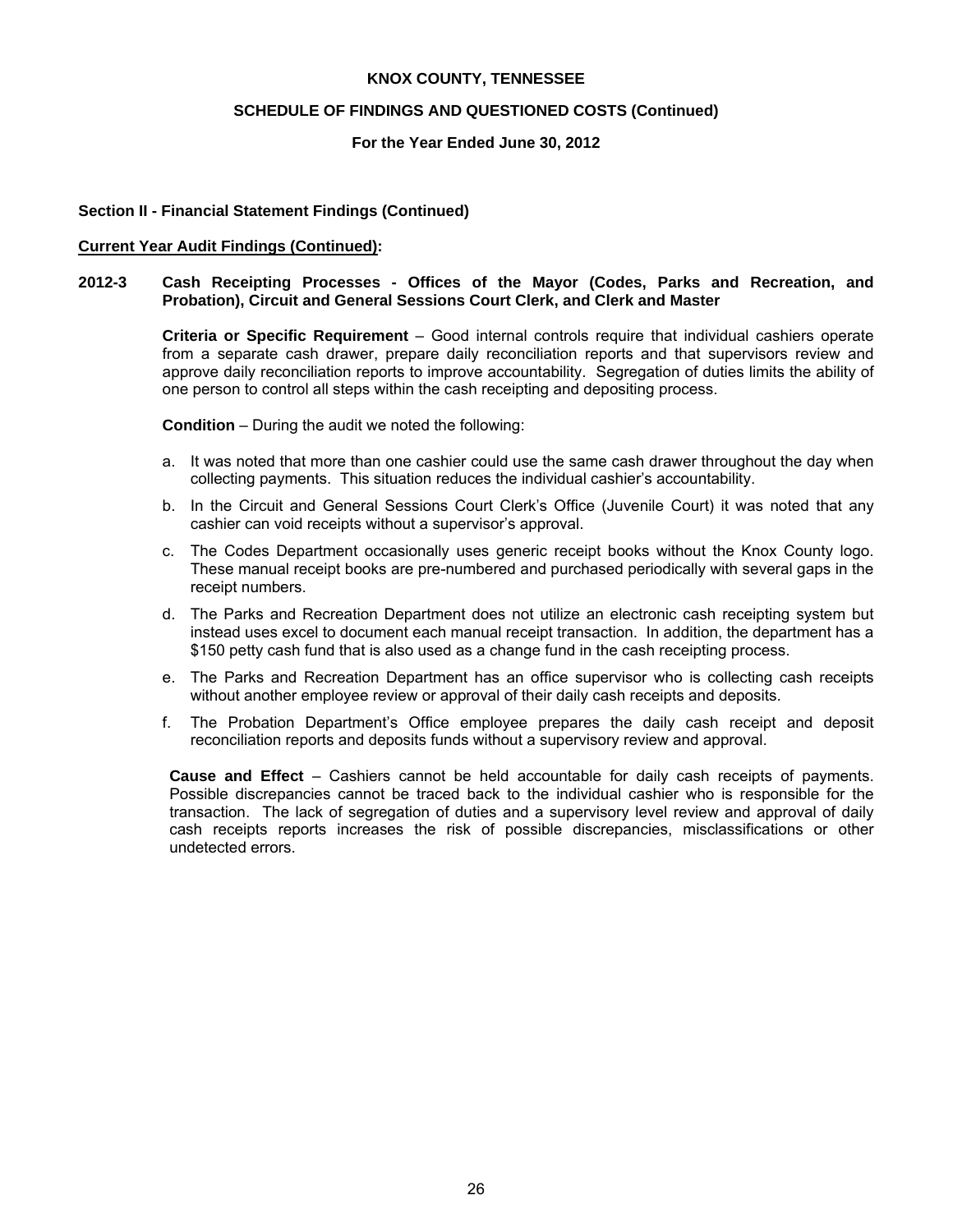#### **SCHEDULE OF FINDINGS AND QUESTIONED COSTS (Continued)**

#### **For the Year Ended June 30, 2012**

### **Section II - Financial Statement Findings (Continued)**

#### **Current Year Audit Findings (Continued):**

#### **2012-3 Cash Receipting Processes - Offices of the Mayor (Codes, Parks and Recreation, and Probation), Circuit and General Sessions Court Clerk, and Clerk and Master (Continued)**

#### **Recommendations** - We recommend the following:

- a. Individual cashiers should operate out of separate locked cash drawers. Separate locked cash drawers should be kept in a safe for overnight storage. Each individual cashier should have a secure user name and password if using an electronic cash receipting system.
- b. Supervisors should review and approve the voiding of receipts before the transaction is completed or recorded.
- c. Supervisors should review and approve all individual cashier's daily cash receipts and reconciliation reports.
- d. All departments utilize an electronic cash receipting system wherever possible. For departments with a high volume of receipting consideration should be given to the implementation of a point-ofsale (POS) cash receipting system that could be integrated with the County Finance Department's MUNIS accounting software.
- e. Petty cash funds should not be used as a change fund. A separate change fund should be established and used in the cash receipting process.
- f. We recommend that the above referenced Elected Officials and departments, with any needed assistance from the County Finance Department where applicable, develop written policies and procedures for cash receipting and depositing of receipts and revenues.

#### **Management's Planned Corrective Actions**

#### **Mayor's Office:**

- **Codes Office:** Management concurs with the finding and (a) each individual cashier will use a separate cash drawer, for which that cashier will be responsible and (b) pre-numbered receipt books will be obtained and all receipts will be accounted for.
- **Parks and Recreation Office:** Management concurs with the finding and (a) each individual cashier will use a separate cash drawer, for which that cashier will be responsible, (b) consideration will be given to utilizing an electronic cash receipting system, (c) a separate change fund with an appropriate limit will be established and accounted for and (d) supervisory personnel who do not handle cash receipts will review and approve daily cash receipts and deposits.
- **Probation Office:** Management concurs with the finding and (a) each individual cashier will use a separate cash drawer, for which that cashier will be accountable and (b) supervisory personnel who do not handle cash receipts will review and approve daily cash receipts and deposits.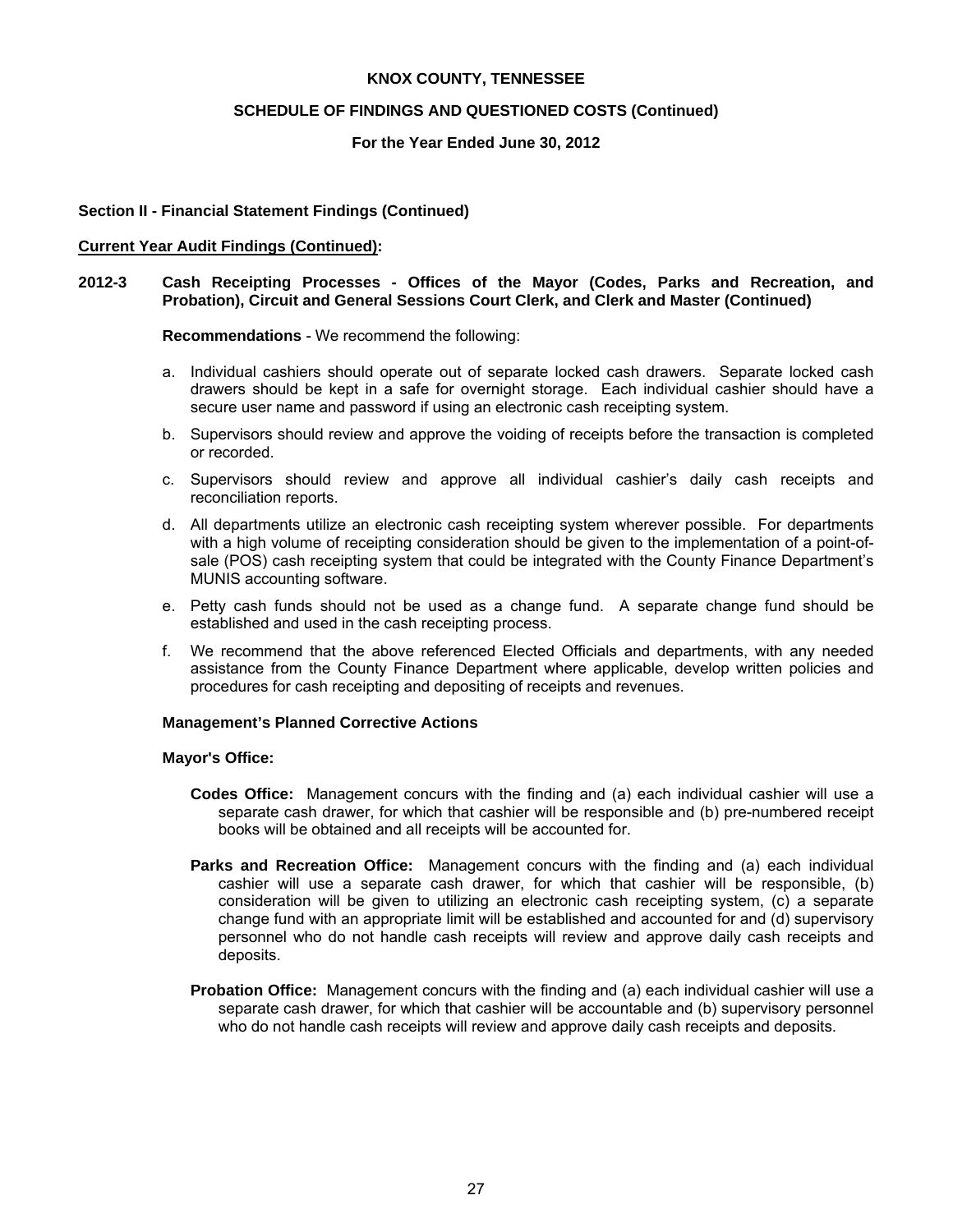#### **SCHEDULE OF FINDINGS AND QUESTIONED COSTS (Continued)**

#### **For the Year Ended June 30, 2012**

### **Section II - Financial Statement Findings (Continued)**

#### **Current Year Audit Findings (Continued):**

**2012-3 Cash Receipting Processes - Offices of the Mayor (Codes, Parks and Recreation, and Probation), Circuit and General Sessions Court Clerk, and Clerk and Master (Continued)** 

#### **Management's Planned Corrective Actions (Continued)**

- **Circuit and General Sessions Court Clerk:** We concur with the audit finding. Upon reviewing the audit findings our offices will adopt the procedure where all voided receipts must be reviewed and approved by a supervisor. Currently all voided receipts and individual cashier's daily cash receipts have been reviewed by the bookkeeper, but following recommendations we will have only supervisors void the receipts. We will evaluate the situation of one cash drawer for collecting payments and modify procedures as needed, although we have always followed the practice of individual passwords for our bookkeeping and all computer systems.
- **Clerk and Master:** We concur with the audit finding. The Clerk and Master will personally review the cash receipts journal and cash slips for the cash drawer on a daily basis. Due to our small staff size, we do not deal with large amounts of cash. Most of the payments the Clerk and Master's office receives are in the form of checks or money orders. Receipts for those payments are generated by computer. Each of my deputy clerks are required to sign in with their own personal passwords before issuing a receipt. Our office maintains strict control over all cash funds received, notwithstanding we have one (1) cash drawer. We suggest, therefore, that the above change in procedure regarding the cash drawer would be the most effective response, given our circumstances, to your findings rather than having multiple cash drawers.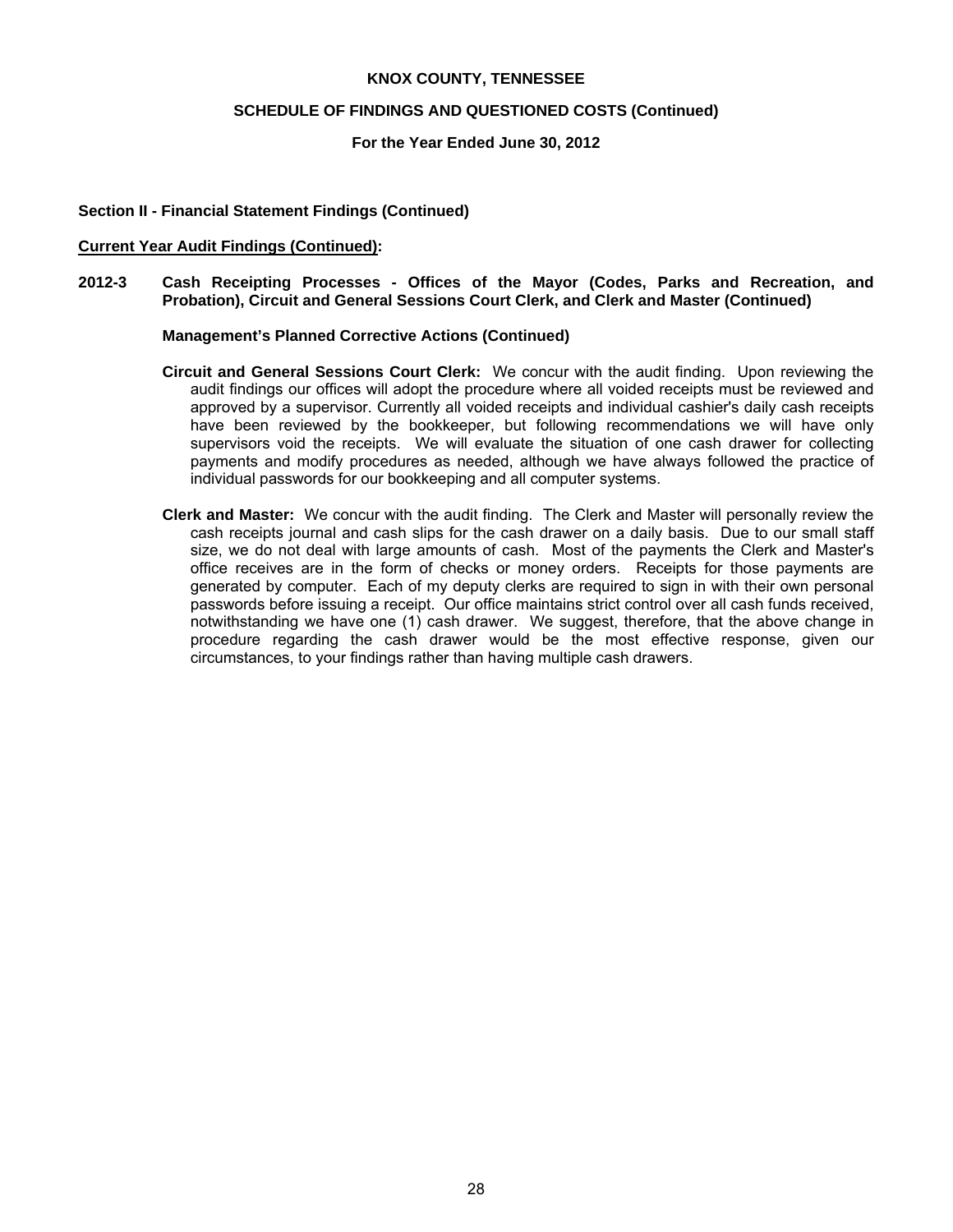# **SCHEDULE OF FINDINGS AND QUESTIONED COSTS (Continued)**

# **For the Year Ended June 30, 2012**

# **Section III - Federal Award Findings**

# **Current Year Audit Finding:**

No matters are being reported.